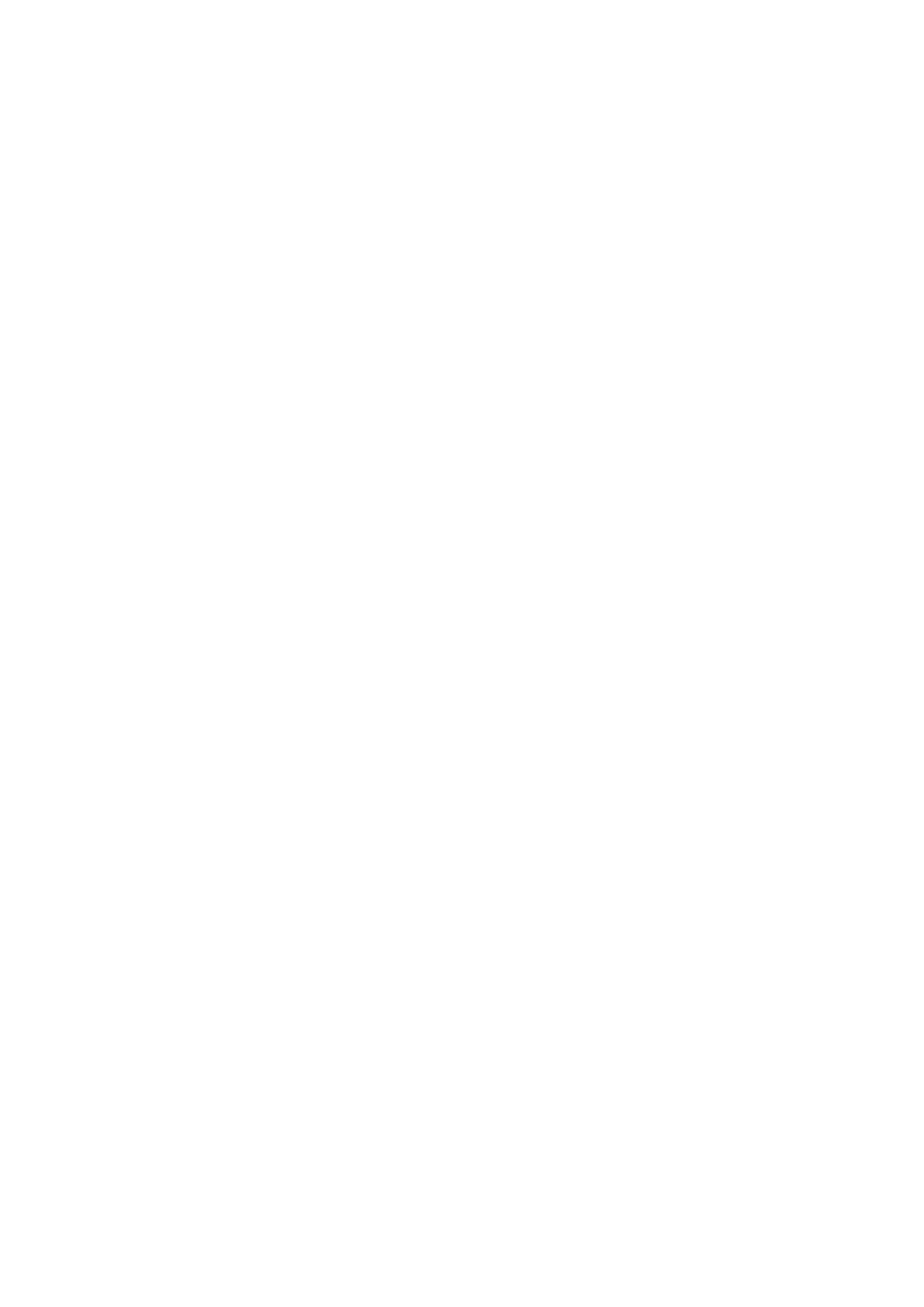# Within Language, Beyond Theories (Volume III)

*Discourse Analysis, Pragmatics and Corpus-based Studies*

Edited by

Wojciech Malec and Marietta Rusinek

Cambridge **Scholars** Publishing

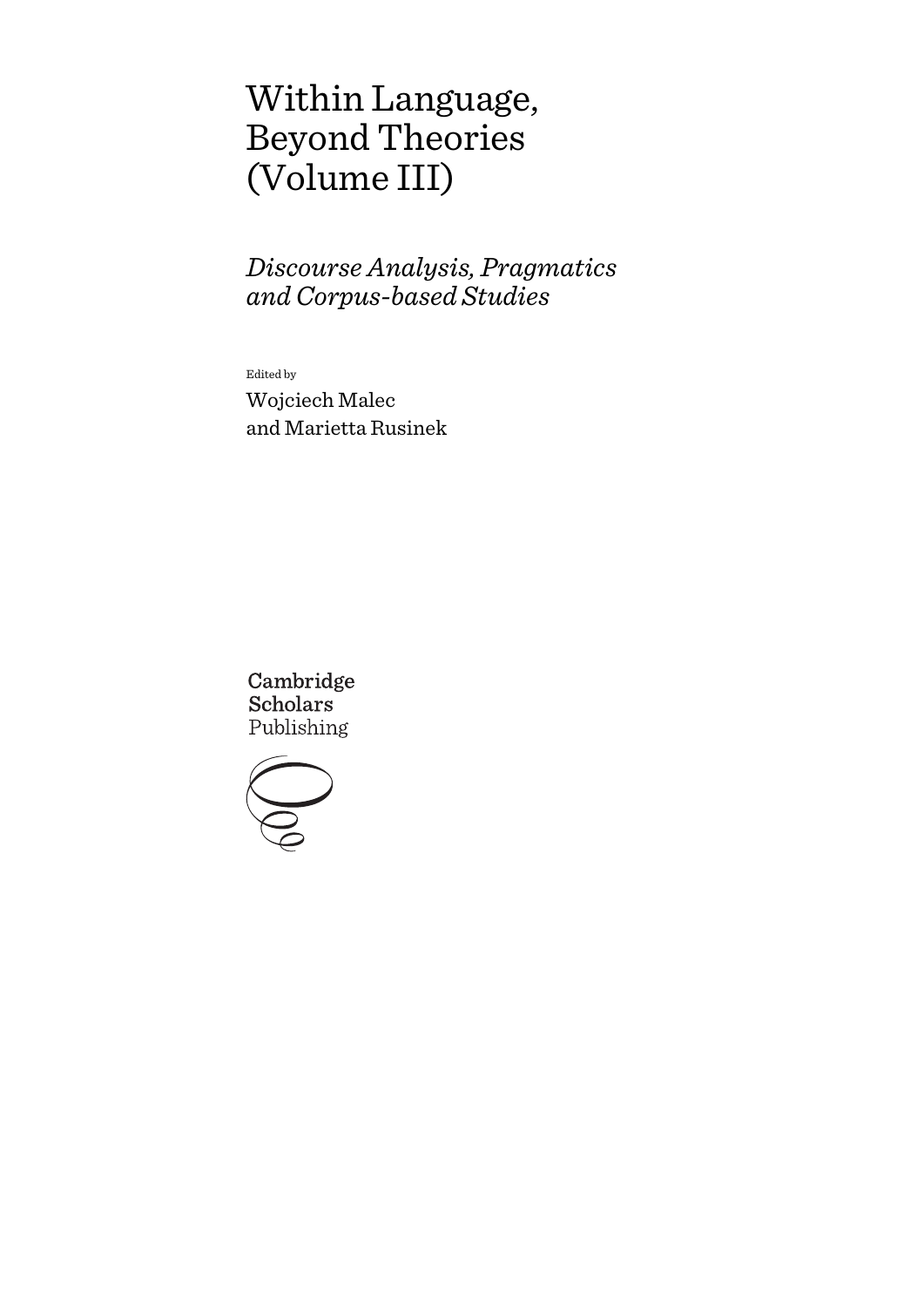Within Language, Beyond Theories (Volume III): Discourse Analysis, Pragmatics and Corpus-based Studies

Edited by Wojciech Malec and Marietta Rusinek

Reviewed by Prof. Anna Malicka-Kleparska (John Paul II Catholic University of Lublin) Prof. Henryk Kardela (Maria Curie-Skłodowska University)

This book first published 2015

Cambridge Scholars Publishing

Lady Stephenson Library, Newcastle upon Tyne, NE6 2PA, UK

British Library Cataloguing in Publication Data A catalogue record for this book is available from the British Library

Copyright © 2015 by Wojciech Malec, Marietta Rusinek and contributors

All rights for this book reserved. No part of this book may be reproduced, stored in a retrieval system, or transmitted, in any form or by any means, electronic, mechanical, photocopying, recording or otherwise, without the prior permission of the copyright owner.

ISBN (10): 1-4438-7822-7 ISBN (13): 978-1-4438-7822-7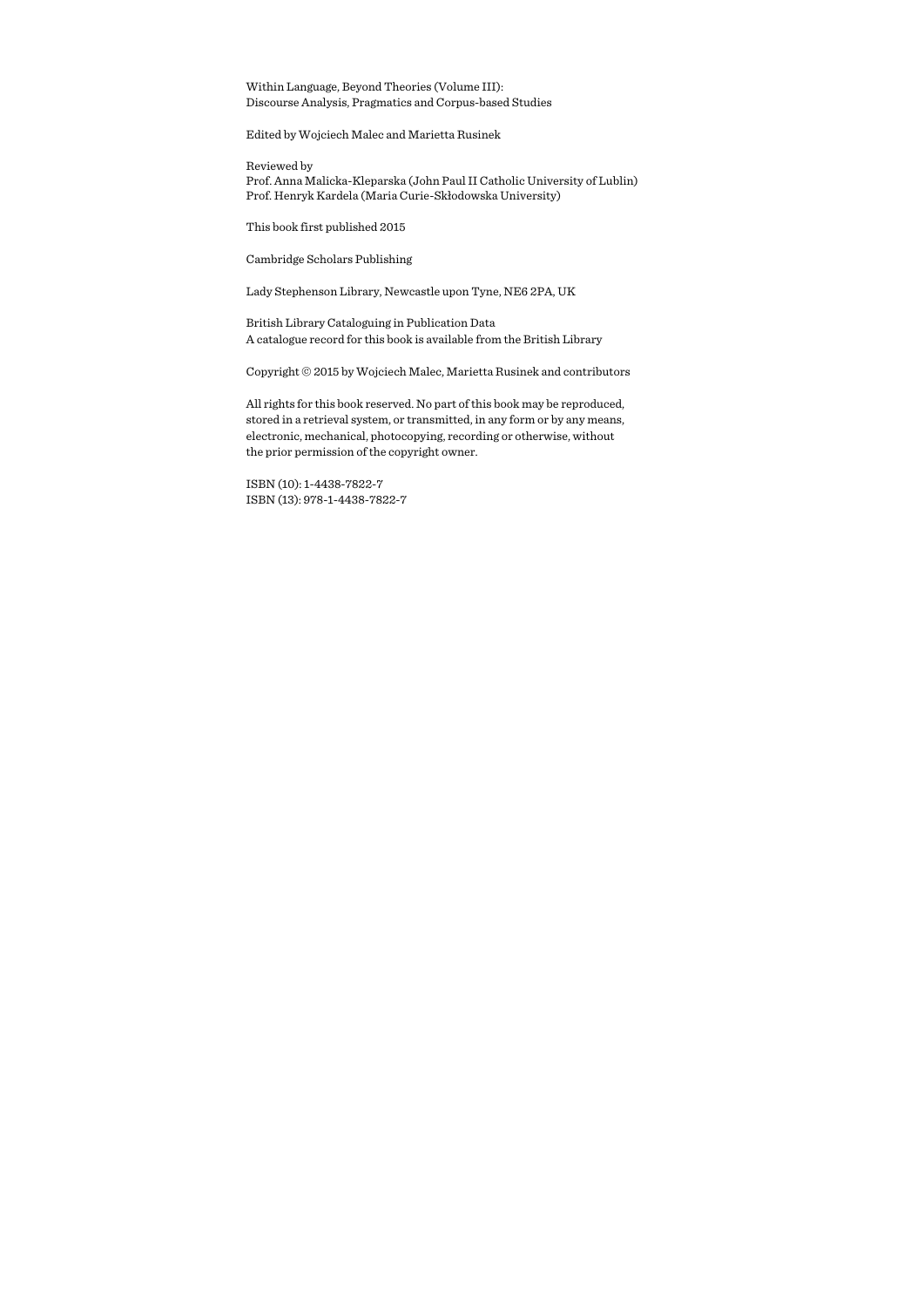## TABLE OF CONTENTS

| <b>Part II Pragmatics</b>                                              |
|------------------------------------------------------------------------|
| Dorota Zielińska                                                       |
| <b>Written Discourse</b>                                               |
| Corpus-Driven Analysis of Code Glosses in Non-Native Students'         |
|                                                                        |
| Joanna Pakuła-Borowiec                                                 |
| Polish                                                                 |
| of Discourse Markers Znaczy, Jakby, Nie Wiem and Tak(?) in Spoken      |
| On the Safe Side in a Conversational Exchange: A Corpus-Based Analysis |
|                                                                        |
| Larysa Makaruk                                                         |
| Linguistic Approaches to the Study of Multimodal Texts                 |
|                                                                        |
|                                                                        |
| Shows: A Discourse Analytical Approach<br>Yvonne Belczyk-Kohl          |
| Talk or Show? On 'Arguing' as Ethnomethod in Polish Political Talk     |
|                                                                        |
|                                                                        |
| <b>Part I Discourse Analysis</b>                                       |
|                                                                        |
|                                                                        |
|                                                                        |

Chapter Five .............................................................................................. 81 Ad-Hoc Concepts, Linguistically Encoded Meaning and Explicit Content: Some Remarks on the Relevance Theoretic Perspective *Ewa Mioduszewska*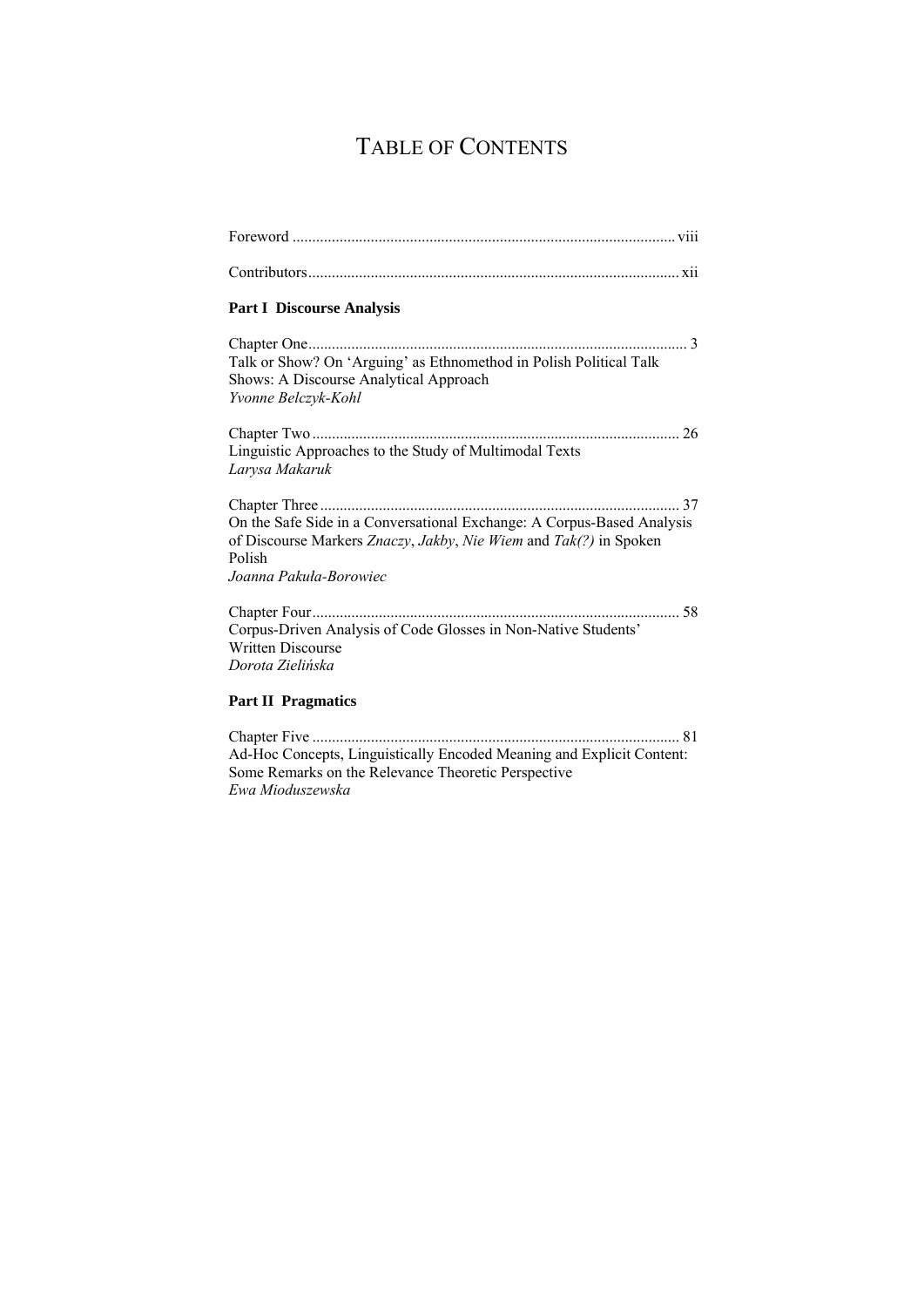| The Pragmatic Functions of Modal Particles: A Non-Native Speaker's<br>Perspective on Dictionary Definitions of Surely and for Sure<br>Agata Rozumko                                             |
|-------------------------------------------------------------------------------------------------------------------------------------------------------------------------------------------------|
| <b>Part III Corpus-Based Studies</b>                                                                                                                                                            |
| Temporal Meanings of Polish przed, po and za: A Corpus Study<br>of Semantic Functions<br>Daria Bębeniec                                                                                         |
|                                                                                                                                                                                                 |
| Shifting Complementation in Contemporary American English:<br>A Corpus Study of the Diffusion of Gerundive Complements<br>to Verbs of Effort and Verbs of Intention or Decision<br>Oskar Gawlik |
| On Institutionalization and De-Institutionalization of Late 1990s<br>Neologisms<br>Dominik Gryniuk                                                                                              |
| Variation in Adverb Placement: Pre- and Postverbal Well<br>Wojciech Guz                                                                                                                         |
| A Corpus-Assisted Study of the Non-Canonical, Copular Nature of Bake<br>in the Progressive Aspect Assumed in the Process of Grammaticalisation<br>Małgorzata Kaszak                             |
| Spilling Some Linguistic Beans: On the Syntactic Flexibility of Idioms<br>Daniela Schröder                                                                                                      |
| Tendencies in the Formation of Nouns in Tabloids: A Corpus-Based<br>Analysis<br>Sylwia Szewc-Koryszko                                                                                           |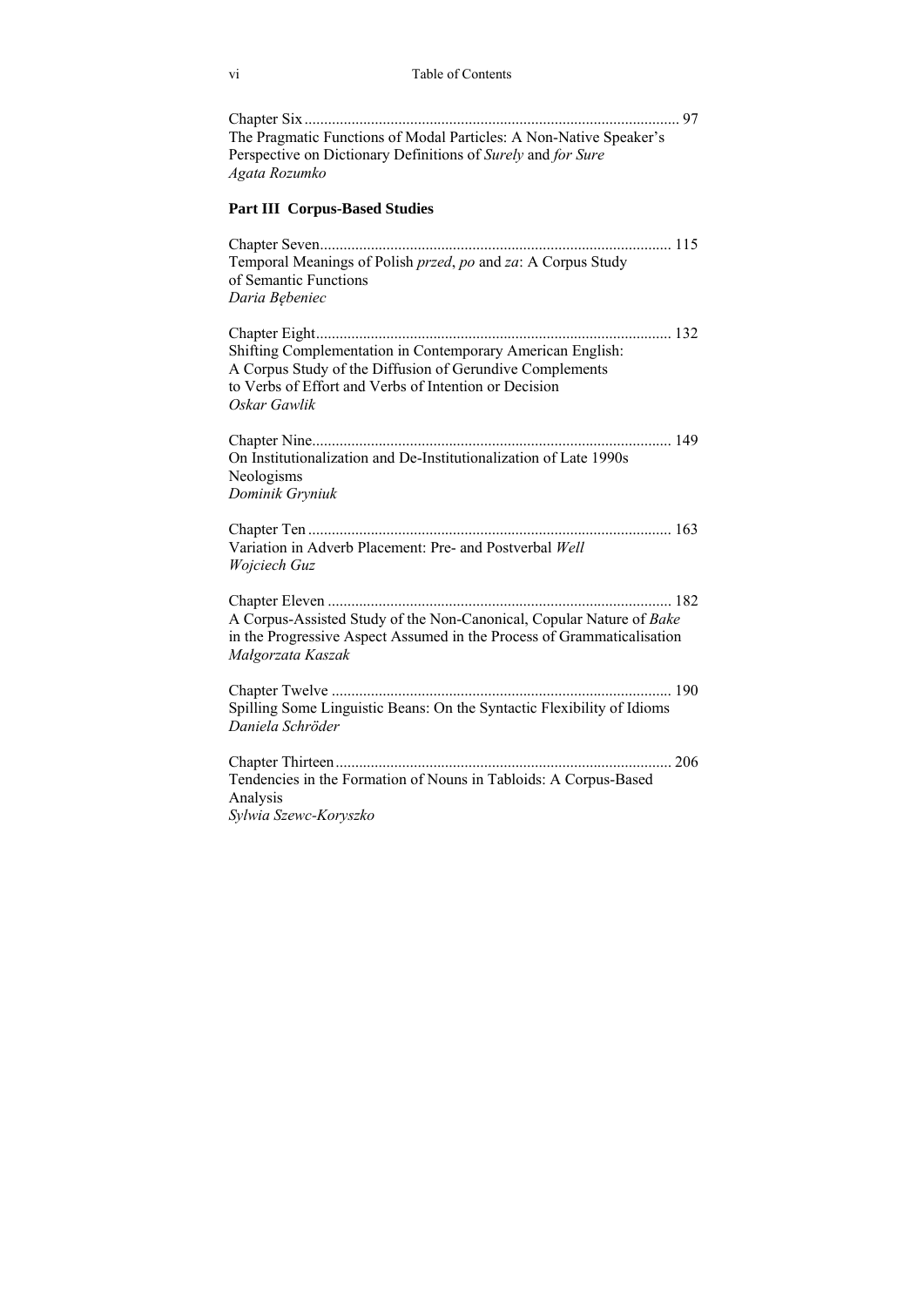| Within Language, Beyond Theories (Volume III)                       | V11 |
|---------------------------------------------------------------------|-----|
| Linguistic Cluster Analysis: A Method for Describing Language Units |     |
| and Indicating Regularities in Language<br>Jekaterina Trainis       |     |
|                                                                     |     |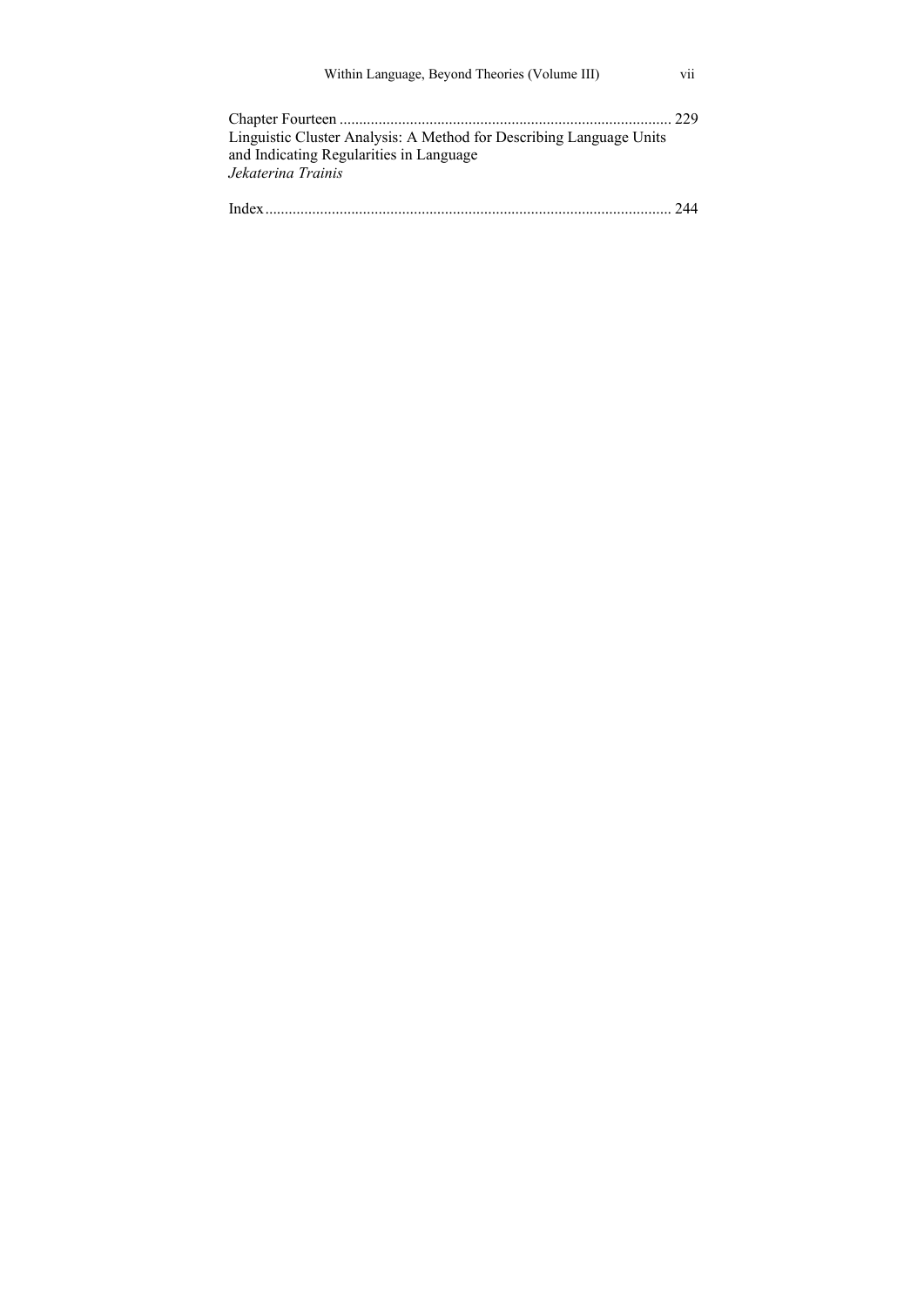## FOREWORD

The monograph *Within Language, Beyond Theories* presents a collection of insightful studies pertaining to some of the most perplexing problems in the areas of theoretical and applied linguistics. Contributors offer analyses surpassing the limits of contemporary frameworks in search of more explanatorily adequate solutions to linguistic dilemmas and accounts of new evidence drawn from a number of the world's languages. They delve into the as yet unexplored areas of linguistic reality, aiming to gain insights into the structure of the system and establish laws governing its inner organization. Importantly, linguists of different persuasions share the belief that our enhanced understanding of a language's grammar and its constituent modules will foster new advances in the novel application of the models proposed. Assisted by original and stimulating ideas, researchers will be able to make invaluable contributions to the development of their fields.

Volume Three, entitled *Discourse Analysis, Pragmatics and Corpus-Based Studies* comprises fourteen chapters organized into three parts. The papers cover a range of problems currently discussed in the domains of discourse analysis, pragmatics and corpus research. Part I, Discourse Analysis, consists of four chapters which investigate the intricacies of different discourse types, such as talk show discourse, multimodal discourse, everyday spoken discourse as well as written academic discourse. Part II, Pragmatics, addresses both theoretical and empirical issues in pragmatics, such as the status of ad-hoc concepts, linguistically encoded meaning, explicit content and the lexicographic treatment of modality. Part III, Corpus-Based Studies, comprises eight chapters which offer a corpus-based approach to the temporal meanings of selected prepositions and their semantic functions, the diffusion of gerundive complements, the institutionalization and de-institutionalization of neologisms, contextual factors in the placement of the adverb *well*, the behaviour of the verb *bake* in copular constructions, the syntactic flexibility of English idioms and their thematic composition, tendencies in the formation of nouns in tabloids and the application of cluster analysis to the categorization of linguistic data.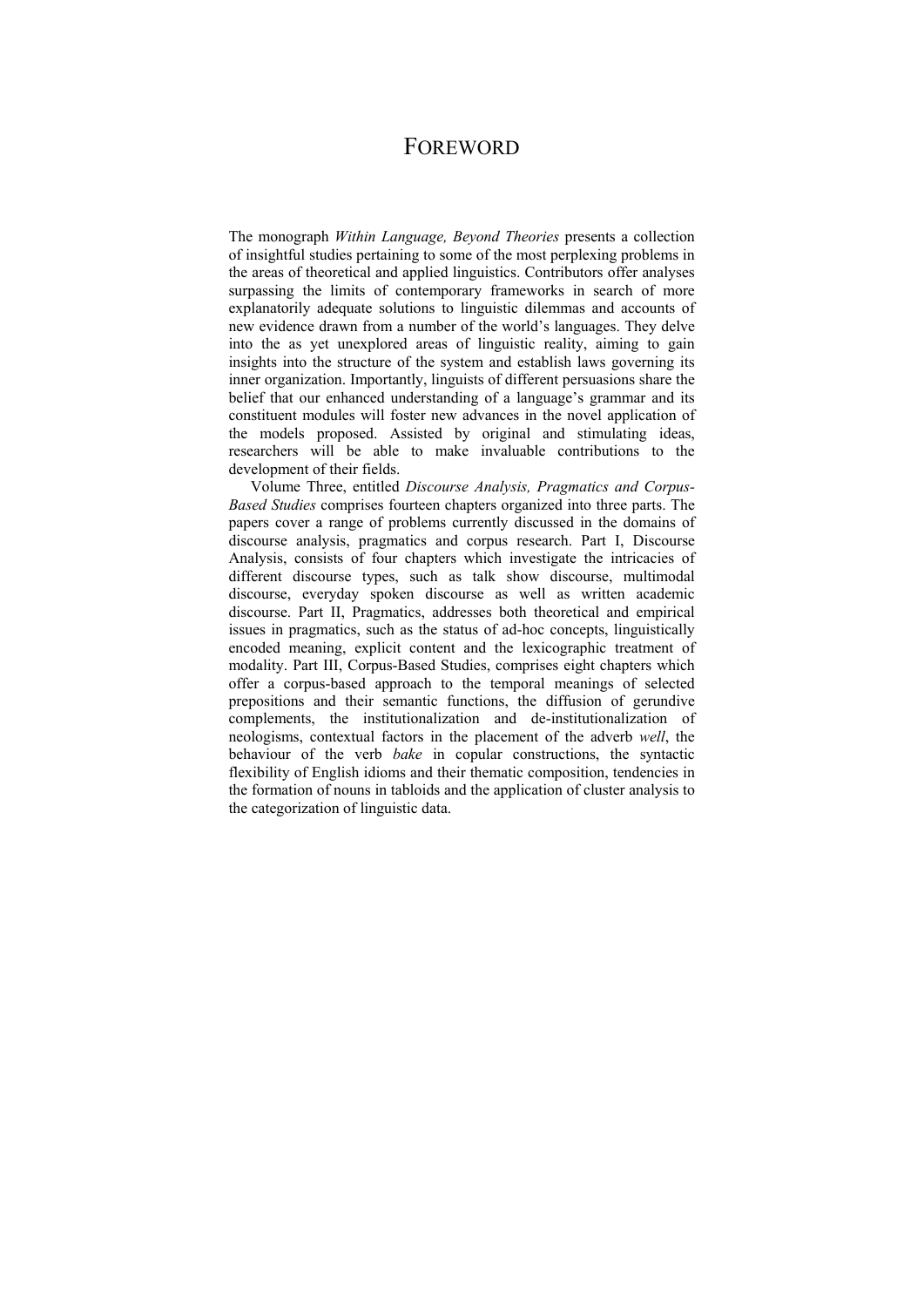### **Part I: Discourse Analysis**

Chapter One examines politicians' verbal intercourse in talk shows from a discourse analytical point of view. Due to such features as attempts at domination, aggression, simultaneous talk or cross talk, the interactional behaviour of politicians in talk shows gives the impression of destructive talk. However, it is observed that political talk shows, following ethnomethodological principles, reveal a high degree of social order and a problem-solving approach.

Chapter Two offers a comprehensive synopsis of an array of linguistic approaches to the study of multimodal texts. Having discussed a number of semiotic, pragmatic and syntactic approaches to the multimodal means of communication, the author reaches the conclusion that although multimodality can facilitate the process of communication, it may also be a source of confusion.

Chapter Three is a quantitative and qualitative corpus study of four Polish discourse markers, namely *znaczy, jakby, nie wiem* and *tak(?)*. The aim of the study is to determine their pragmatic functions, their role in the organization of discourse and their position within an utterance. A wide variety of functions has been determined, ranging from the function of clarification and approximation to those of a politeness marker, a filler, and a softener. Thus, the results obtained in this study point to the multifunctional nature of the discourse markers under investigation.

Chapter Four explores the use of reformulation and exemplification markers in the academic written discourse of non-native students of English Philology. The findings of the study reveal a relatively low number of code glosses, which calls for raising students' awareness of the use thereof in their academic discourse.

### **Part II: Pragmatics**

Chapter Five critically discusses doubts and reservations connected with the theoretical grounding of three phenomena in relevance theory: adhoc concepts, linguistically encoded meaning, as well as explicit content. First, the chapter reviews the definition of an ad-hoc concept and establishes its mental and theoretical status. Next, it presents a relevancetheoretic interpretation of the stability of linguistically encoded meaning. Finally, the notion of the intersubjectivity of explicit content comes under close scrutiny.

Chapter Six examines the treatment of *surely* and *for sure* in selected monolingual and bilingual dictionaries from a pragmatic perspective with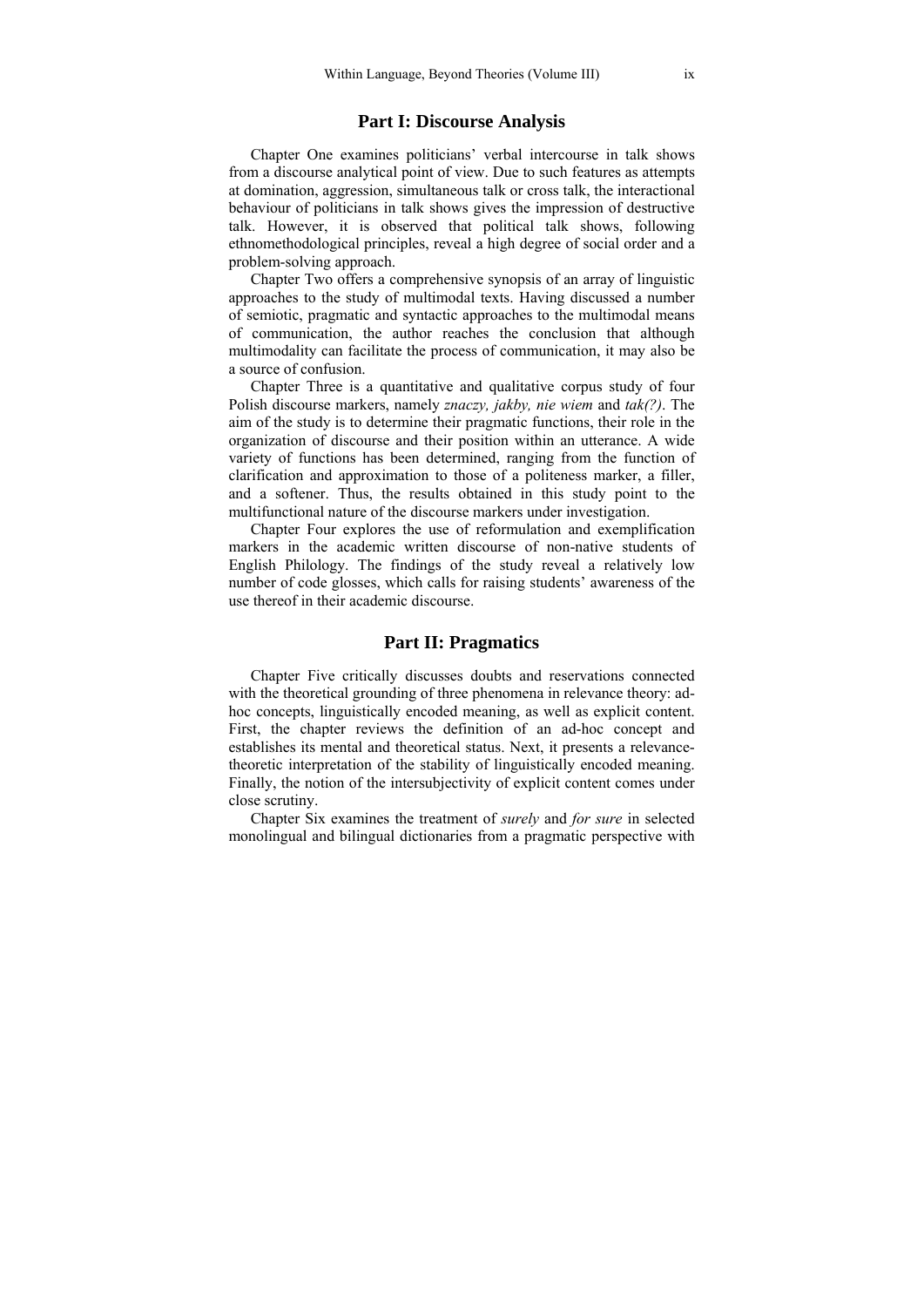#### x Foreword

a view to suggesting how dictionary entries of these two modal particles could be improved. Several problems with the lexicographic treatment of *surely* and *for sure* are pinpointed, for instance the fact that little attention has been given to their pragmatic function or interactive character. It is concluded that definitions of *surely* and *for sure* can be made more informative and useful if recent research findings concerning modality are taken into account in the formulation of these dictionary entries.

### **Part III: Corpus-Based Studies**

Chapter Seven lends insights into how the temporal meanings of three Polish prepositions, *przed*, *po* and *za*, are distributed in relation to their semantic functions. The following anterior and posterior functions have been determined and investigated: distance, distance-past, distance-future, distance-retrospective and distance-prospective functions.

Chapter Eight provides the reader with a corpus analysis of gerundive complements in American English. The main objective of this study is to identify departures from the typical complementation patterns which are indicative of linguistic change. The study has been conducted within the theoretical framework of pattern grammar (Hunston and Francis 1996).

Chapter Nine is concerned with the notion of the institutionalization and de-institutionalization of late 1990s neologisms. The aim of this study is to determine the extent to which the lexical items that appeared at the turn of the  $21<sup>st</sup>$  century have undergone the process of assimilation and lexicalisation. One of the conclusions drawn on the basis of the study is that research into institutionalization and de-institutionalization should be performed from an onomasiological perspective.

Chapter Ten focuses on an array of semantic and pragmatic factors influencing the placement of preverbal and postverbal *well*. It reports on a corpus study whose results reveal that the placement of *well* is not entirely random. What is more, its occurrence is in no way restricted to the VPfinal position.

Chapter Eleven undertakes an empirical investigation of the behavior of the verb *bake* in copular constructions with an SVC pattern in the progressive aspect. The findings of the study, conducted in the light of the Langackerian (2000) process of attenuation, demonstrate that although the verb *bake* can be regarded by its very nature as belonging to the category of the verbs of creation, it primarily entails a benefactive factor.

Chapter Twelve aims at determining the syntactic flexibility of idioms by offering a corpus study of nine verbal idiomatic expressions. The results of the analysis suggest that idioms are indeed characterized by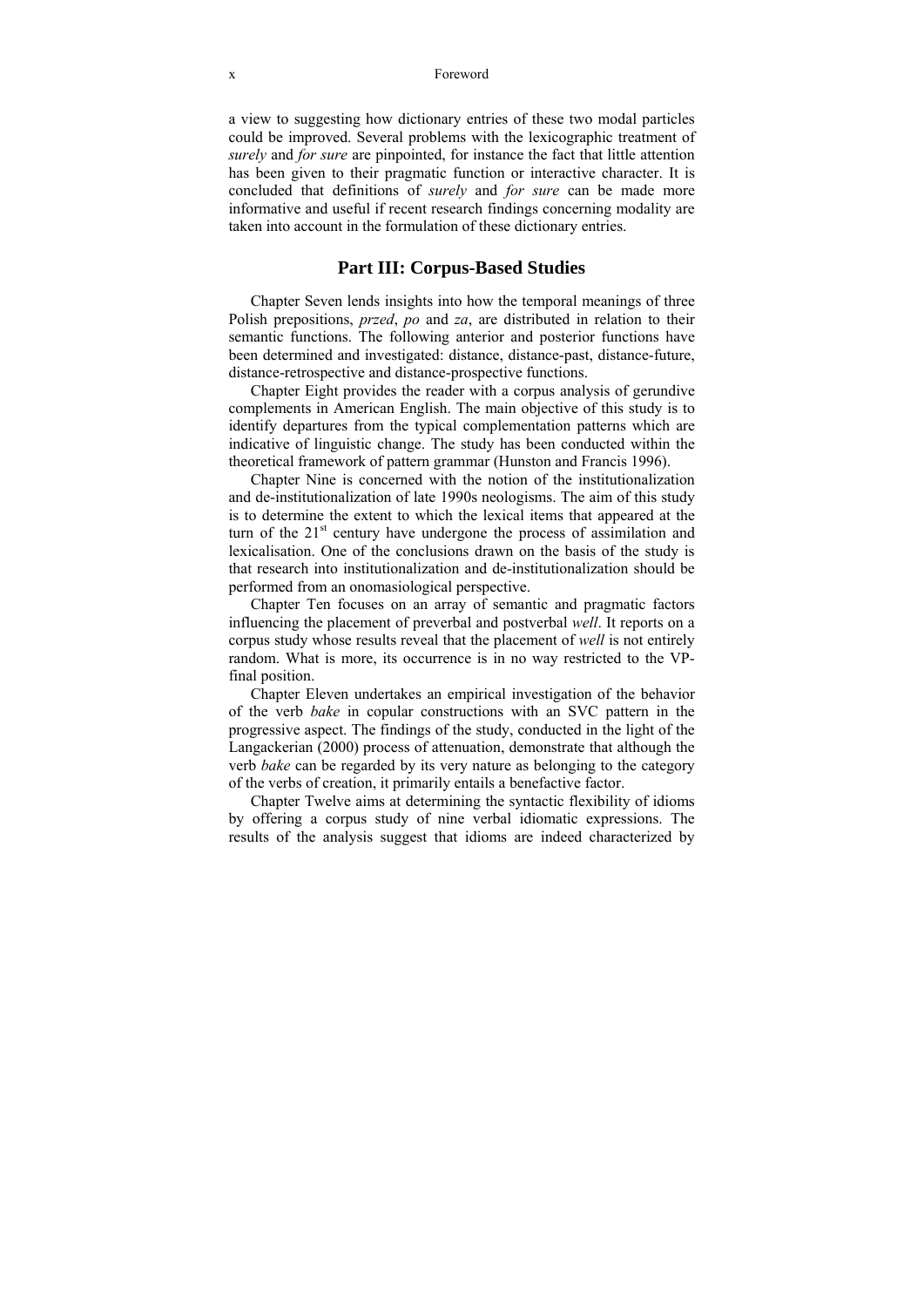syntactic flexibility, although to varying degrees. Moreover, idioms could best be arranged on a gradual continuum since they differ in the level of their syntactic mobility.

Chapter Thirteen presents a corpus study of nominal suffixes in English and Polish tabloids with the aim of establishing what the tendencies are in the formation of nouns in the popular press. The results of the research have confirmed the initial hypothesis about a substantial number of agentive and instrumental suffixes.

Chapter Fourteen is preoccupied with a description of the method of linguistic cluster analysis as well as with a demonstration of its effectiveness in determining important regularities and preferences in language usage. The findings from the linguistic cluster analysis concerning the usage patterns of adverbs in written Estonian conducted in this chapter have shown a tendency to avoid adverbs among Estonian language learners. It is believed that determining certain patterns in language usage through a linguistic cluster analysis may provide a useful source of evidence in language processing and foreign language instruction.

We would like to express our deepest gratitude to all the authors for their contributions**,** which shaped the content of this volume into its present form. We would also like to thank Elżbieta Sielanko-Byford and Nigel Byford for proofreading the volume.

Wojciech Malec and Marietta Rusinek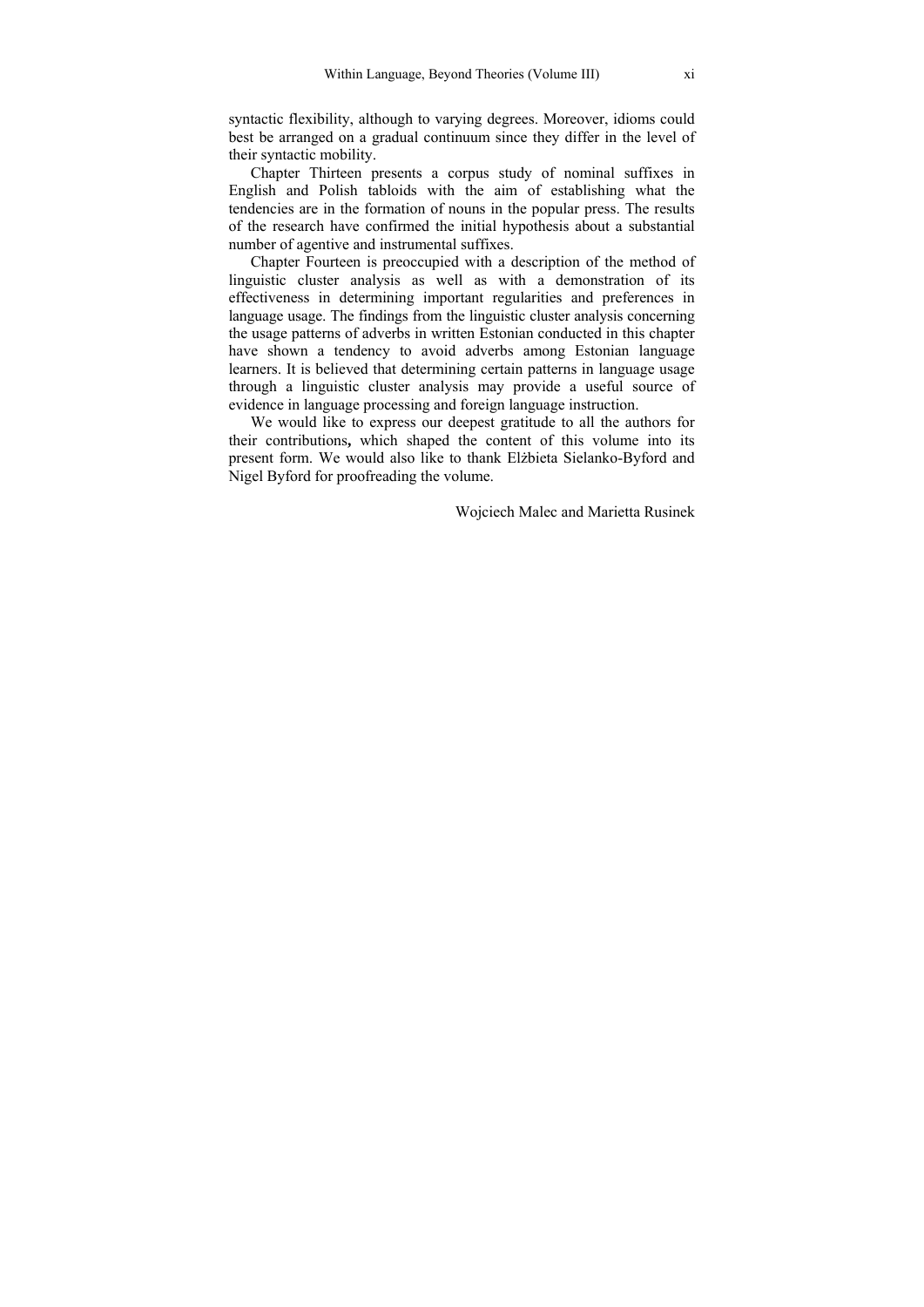### **CONTRIBUTORS**

Yvonne Belczyk-Kohl Westfälische Wilhelms-Universitat Münster, Germany kohly@uni-muenster.de

Daria Bębeniec Maria-Curie Skłodowska University, Lublin, Poland daria@hektor.umcs.lublin.pl

Oskar Gawlik Jan Kochanowski University, Kielce, Poland oskargawlik@vp.pl

Dominik Gryniuk John Paul II Catholic University of Lublin, Poland domigry@gmail.com

Wojciech Guz John Paul II Catholic University of Lublin, Poland wguz@o2.pl

Małgorzata Kaszak Gdańsk University, Poland malgoskakaszak@gmail.com

Larysa Makaruk Lesya Ukrainka Eastern European National University, Lutsk, Ukraine laryssa\_makaruk@ukr.net

Ewa Mioduszewska University of Warsaw, Poland e.mioduszewska@uw.edu.pl

Joanna Pakuła-Borowiec John Paul II Catholic University of Lublin, Poland jotpebe@op.pl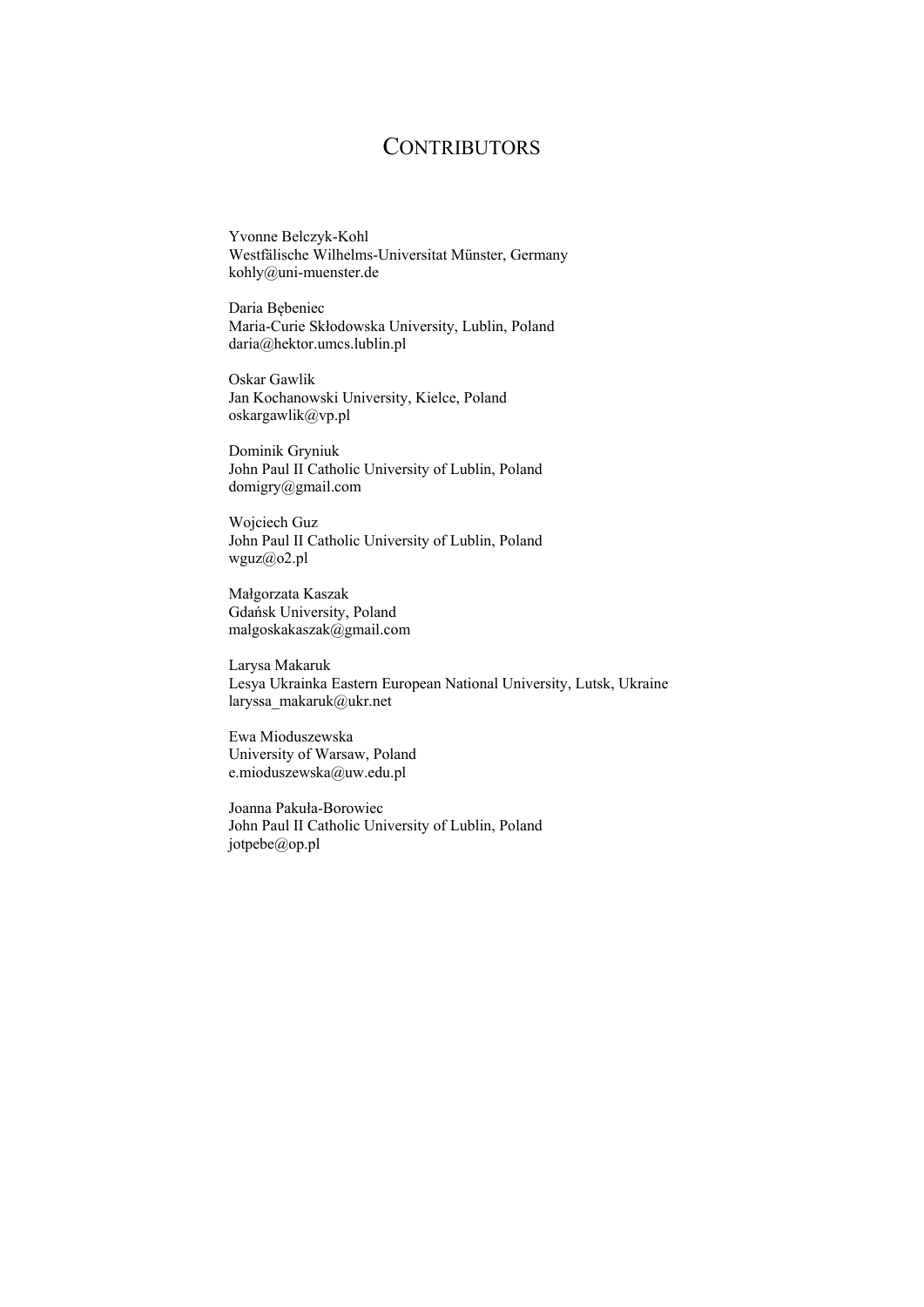Agata Rozumko University of Białystok, Poland a.rozumko@uwb.edu.pl

Daniela Schröder University of Hamburg, Germany daniela.schroeder@uni-hamburg.de

Sylwia Szewc-Koryszko John Paul II Catholic University of Lublin, Poland szewcsylwia@poczta.onet.pl

Jekaterina Trainis Tallinn University, Estonia pliit1@tlu.ee

Dorota Zielińska John Paul II Catholic University of Lublin, Poland yesil.dot@gmail.com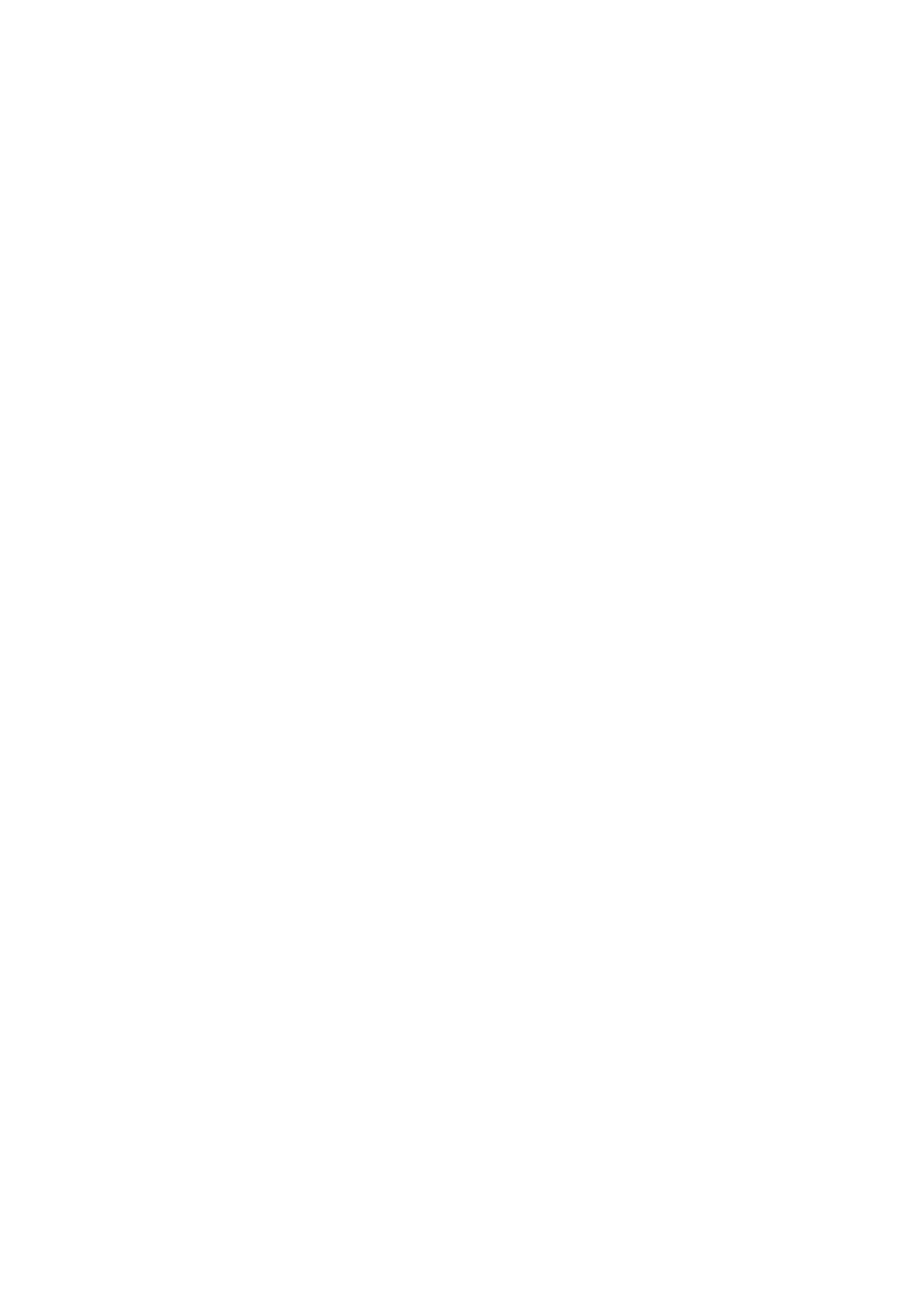# **PART I**

## **DISCOURSE ANALYSIS**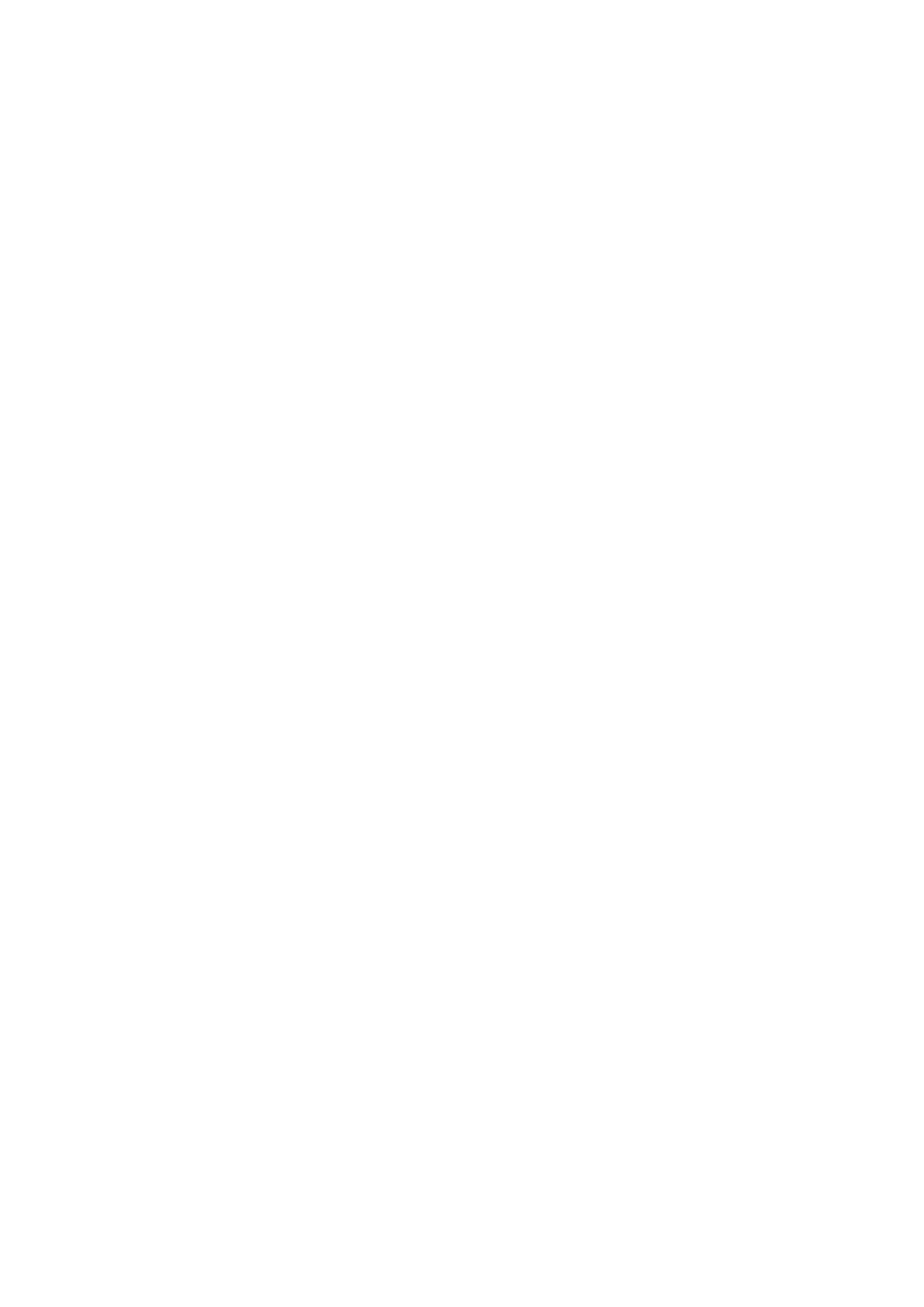### CHAPTER ONE

## TALK OR SHOW? ON 'ARGUING' AS ETHNOMETHOD IN POLISH POLITICAL TALK SHOWS: A DISCOURSE ANALYTICAL APPROACH<sup>1</sup>

## YVONNE BELCZYK-KOHL

#### **1. Introduction**

A common argument against political talk shows in Poland is that politicians interact in a way that would be unacceptable in everyday conversation. Their manner of holding a discussion seems to be characterized by conversational disorder, mutual attempts at domination, aggression and belligerence. As a result, viewers tend to take the behaviour of politicians in talk shows to be a sign of self-aggrandizement rather than serving the aims of a theme-focused discussion. Conversation linguistics seems to confirm this interpretation, insofar as it reveals clear markers of what is commonly named destructive talk, such as interruptions, longer sequences of simultaneous speech or confrontational interaction, which can be part of face-threatening acts in the sense of Goffman (e.g. 1959; 1967).

On the other hand, to perceive these elements as markers of destructive talk would pre-suppose the existence of a discussion norm that knows only (verbal) winners or losers, that is, the existence of a competitive discussion. It would then be necessary for politicians to adapt to that norm and to put themselves in the position of the winner, while putting the other

<sup>&</sup>lt;sup>1</sup> As terminology differs depending upon the academic field and national context, we would like to point out that we use the term 'discourse analysis' to refer to the linguistic analysis of interactional behaviour called 'Gesprächsanalyse' in Germany. This theory (and method) is influenced by conversation analysis and ethnomethodology, but also by speech act theory, discourse analysis etc. Nowadays, it is leaning towards interactional linguistics.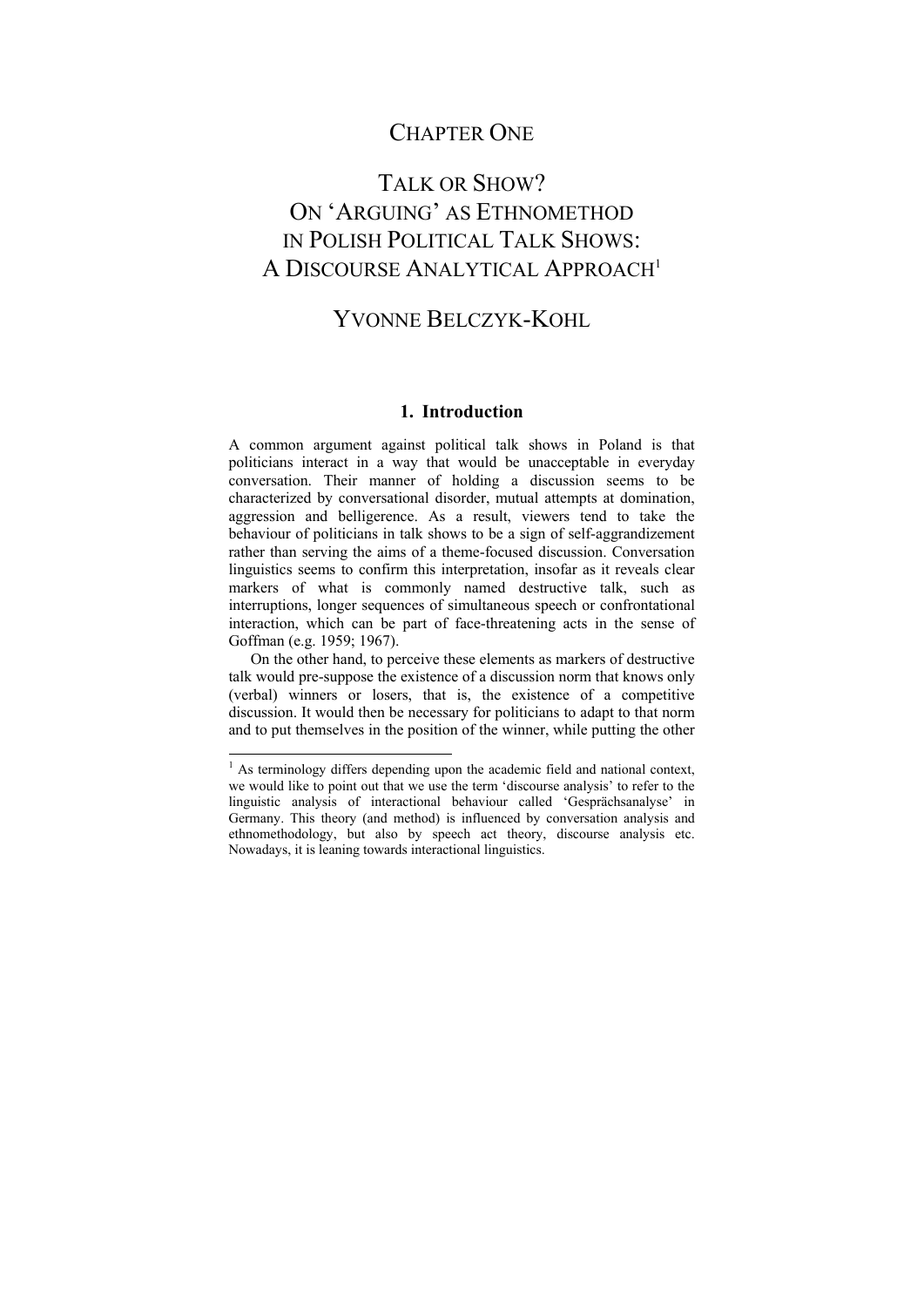interactant(s) in the role of the loser(s). To manage this, they would need methods (strategies).

We will argue that, from the point of view of discourse analysis, the participants' behaviour belongs to the local management processes in intercourse and involves a problem-solving approach. This assumption leads to a modified interpretation of politicians' verbal intercourse in talk shows. Rather than understanding the features under review as elements of a disordered argument, we will conceptualize them as manifestations of a negative "high-involvement style" (Tannen 2005, see footnote 12). It should also be taken into consideration that other factors have an impact on talk show interaction – e.g., a knowledge of the ethnomethods of political talk to which politicians might feel obliged to adapt (so-called hate speech). The goal of our contribution is to analyze a sequence of what is commonly perceived as arguing in a popular TV discussion programme from the perspective of discourse analysis.

When one asks Poles why they disapprove of political TV discussion, one will probably hear one or more of the following answers: "you can't listen to politicians in a discussion – they don't talk about a theme, they fight each other", "they always interrupt each other or talk simultaneously – that's unacceptable", "they don't get specific, but beat about the bush", "they use language that's full of aggression, accusations and hatred" or "their behaviour lacks respect."

The reasons that people state for their disapproval of political talk shows reveal a lot about people's image of an ideal discussion and an ideal participant.<sup>2</sup> People normally provide reasons why they dislike the interactional behaviour of politicians rather than conceiving of the talk show itself as an object of disdain. If we have a closer look at the statements and restate them positively, the ideal participant in a political talk show does not interrupt, does not talk when somebody else talks, talks in a theme-focused way, does not fight, but provides arguments, is specific, does not use aggressive language full of accusations and hatred and shows respect for others.

These features are part of a concept of discussion and conversation which is normative in Polish culture.<sup>3</sup> In short, people mention infringements of widely-accepted discussion and conversation rules as reasons for their disapproval of politicians' interactional behaviour in talk shows. To express it in terms of ethnomethodology and conversation

l

 $2$  Interactional rules and the realization of written or oral texts are culture-bound. In this chapter we will only refer to Polish culture and its interactional rules. 3

<sup>&</sup>lt;sup>3</sup> We would like to mention that it is obligatory in other European or Europeaninfluenced debate cultures as well.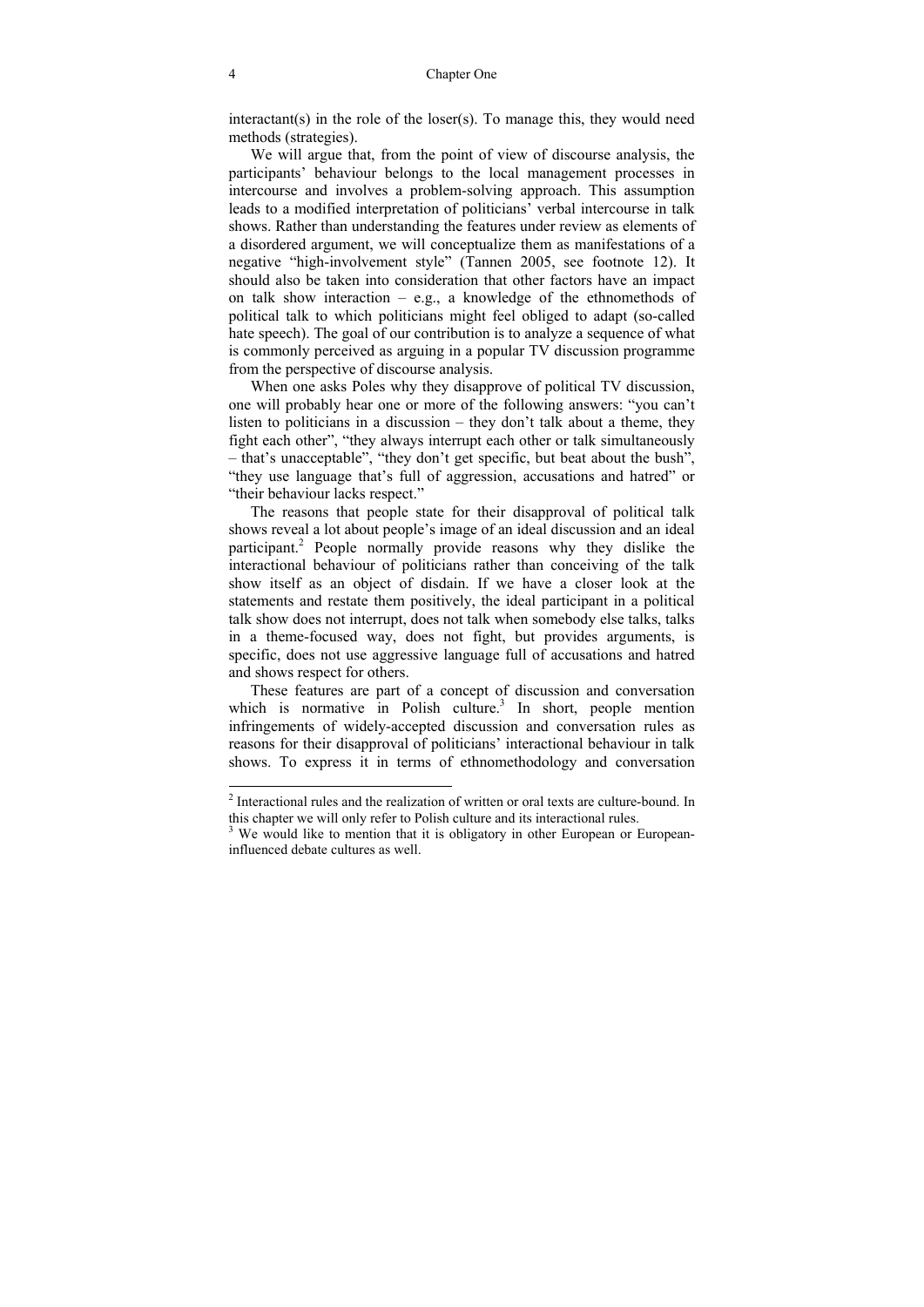analysis, by criticizing the infringements of rules, people state the existence of these rules and expect the members of their own ethnos to stick to them (cf. Garfinkel 1984; Churchill 1971).

On the other hand, one can observe that the interactional behaviour of politicians differs according to the contexts and participants in a piece of conversation. The same politicians can make use of elements of hate  $speech<sup>4</sup>$  in one TV discussion, but hold a discussion in a theme-focused way in another. If interactional behaviour is situatively influenced, then judgments on interactional behaviour should adapt to this assumption. Participants basically adapt to the situation and their interlocutors (recipient design). Interactional behaviour is therefore problem-solving behaviour: adaptation to the situation and interlocutors makes conversation possible. For example, in a talk show both the host and the guests have to stick to rules to make the talk show a talk show. If both sides accept shared rules on talk show behaviour in a given society, they do not need to define the situation or negotiate roles. They produce a talk show while putting a shared set of features into reality, that is, they make use of the concept 'doing',<sup>5</sup> in this case of a set of rules for 'doing a talk show'. If one accepts this explanation, then the interactional behaviour of Polish politicians may simply be the result of pursuing a different aim or a different set of rules than those that are accepted in everyday life. In other words, their interaction in talk shows should be considered to be as rulebased as everyday conversation, and as an (interactional) problem-solving strategy. The question then arises: in what respect are their interactions orderly and which problems do they solve?

Interestingly, the nature of politicians' interactional behaviour in TV discussions shows a striking similarity with the summary of Schopenhauer's (1896) 'dialectica<sup>6</sup> eristica', which is a set of 38 devices as described in the philosopher's mocking essay *The Art of Controversy*. Schopenhauer discusses "dishonest", but effective techniques of dispute

<sup>4</sup> There are different terms in use, e.g. 'mowa nienawiści' ('hate speech') or 'retoryka nienawiści' ('hate rhetoric'). For a linguistic description of hate speech in politics, see Głowiński (2007); Czyżewski (2009) discusses examples of usage in interaction from a sociological point of view. 5

 $5$  For more information on the concept of 'doing', see, e.g., Churchill (1971) and Sacks (1985); for further information on the concept, especially elaborated with respect to 'doing gender' or 'doing culture', see, e.g., Kotthoff (2002; 2004).

<sup>&</sup>lt;sup>6</sup> We are aware of several definitions of 'dialectic', but as this discussion is peripheral to the present chapter, we will simply use the term in Schopenhauer's (1896) definition. The same applies to Schopenhauer's reconsideration of *The Art of Controversy*, as it is not Schopenhauer and his philosophy we are interested in*.*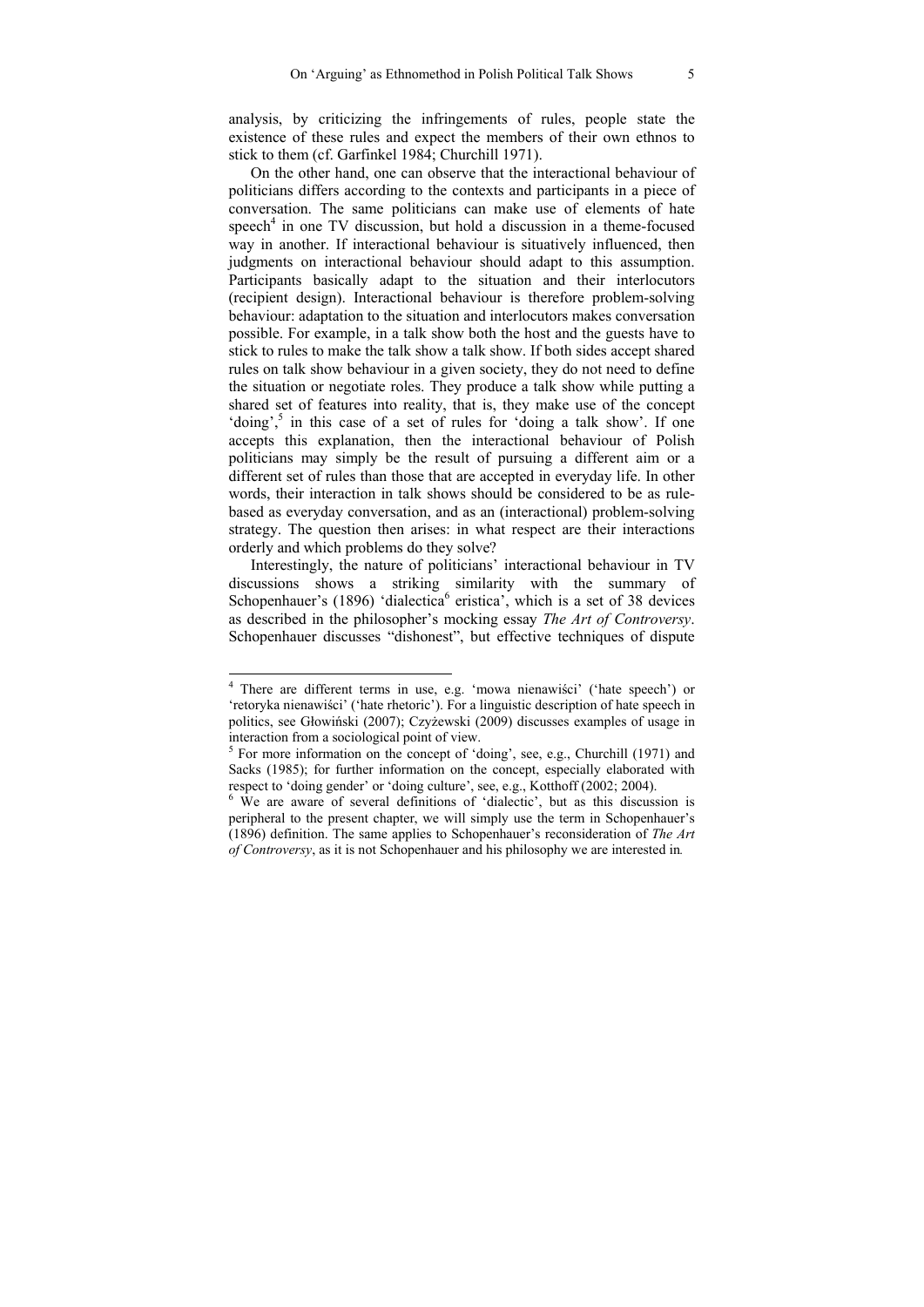(ibid., 8*–*9), under the assumption that one wants to appear right, while not necessarily being right:

Dialectic in this sense of the word has no other aim but to reduce to a regular system and collect and exhibit the arts which most men employ when they observe, in a dispute, that truth is not on their side, and still attempt to gain the day. Hence, it would be very inexpedient to pay any regard to objective truth or its advancement in a science of Dialectic; since this is not done in that original and natural Dialectic innate in men, where they strive for nothing but victory. The science of Dialectic, in one sense of the word, is mainly concerned to tabulate and analyse dishonest stratagems, in order that in a real debate they may be at once recognized and defeated. It is for this very reason that Dialectic must admittedly take victory, and not objective truth, for its aim and purpose (Schopenhauer 1896, 13).

In most talk shows, it is not possible to decide who is right or wrong (because the discussion is not conducted with the aim of reaching a decision; see below), nor is this question of any interest to us. Our aim is rather to observe the participants' interactional behaviour. 'Dialectica eristica' is here to be understood as neutral and non-judgemental. It could therefore be claimed that politicians may use some techniques to solve a conversational problem (how to appear to be right), which could qualify these techniques as ethnomethods.<sup>7</sup> Basically, an ethnomethod is an interactional device shared by a group in a given society (ethnos) to produce social order (cf. Keller 2009, 104) and to give each other orientation in the line of a conversation. Deppermann (2007, 10) compares ethnomethods to collective routine ('kollektive Routine', transl. by YBK). According to him, ethnomethods are relevant for the interactants' orientation, in regard to both production and reception ("[…] produktiv wie rezeptiv orientierungsrelevant [...]", ibid.). Thus, ethnomethods can be used in conversation to show each other how one wants to be understood. For example, one has different ways of answering a question;

 $<sup>7</sup>$  Further research would be needed. One could, for example, object to a transfer of</sup> 'dialectica eristica' to Polish TV discussions without explanation, as it would entail a shift in culture, space and time. But in consideration of the intellectual exchange during Schopenhauer's lifetime in Europe, it would be interesting to see *The Art of Controversy* as a piece of information of use in historical conversation/discourse analysis (see Rehbock 2001; Kilian 2005; Linke 2008) and to consider a culturally broader, transnational point of view that would reflect a former distribution of ideas and science for the analysis of the history of conversation (Belczyk-Kohl in preparation [b]).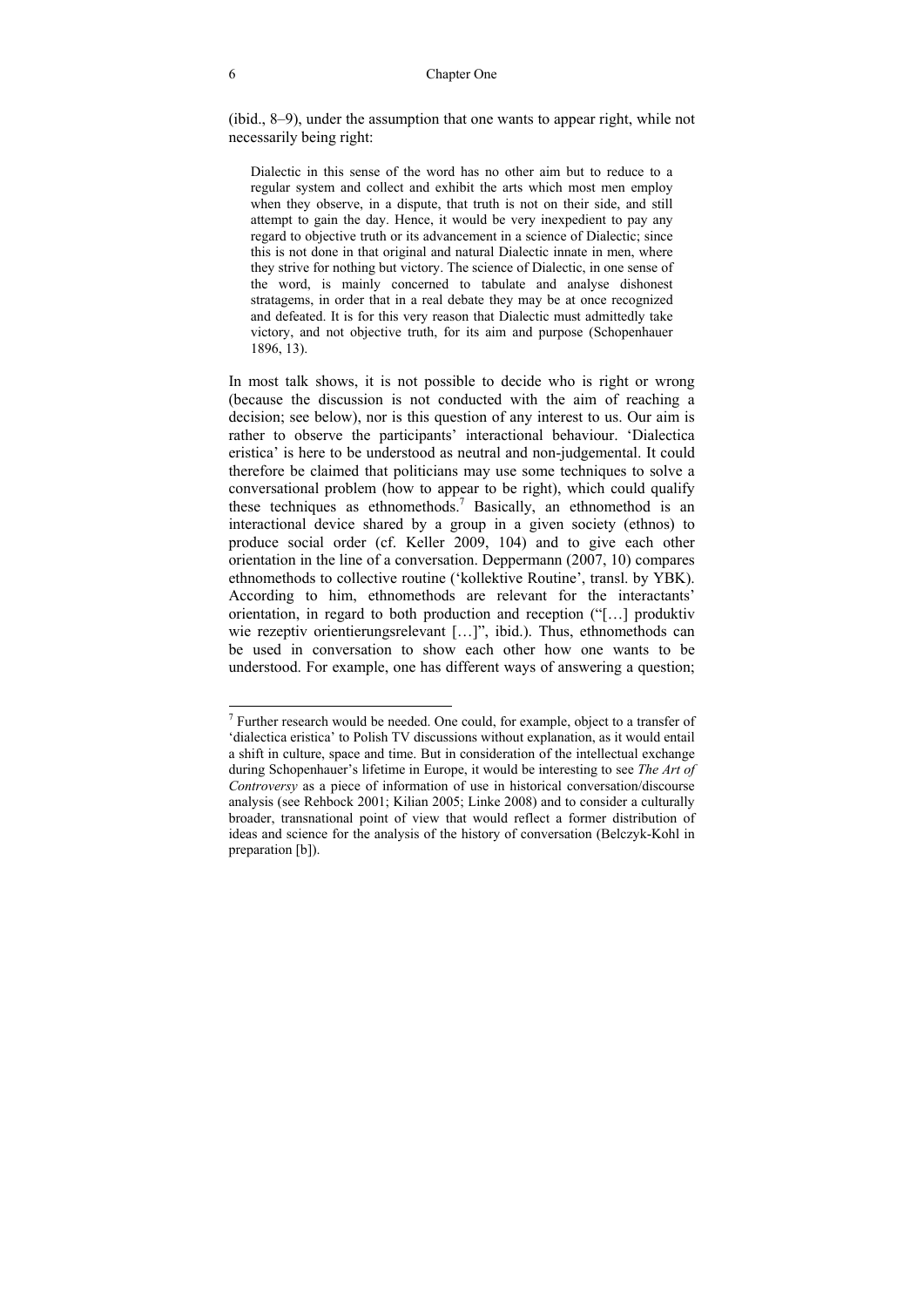the way we choose to answer it tells the other interactant how we want to be seen or how we want the conversation to develop.

In the present chapter, we will analyze a TV discussion sequence using discourse analysis (see footnote 1) to prove our thesis that the talk of politicians in TV discussions is not disorderly, but rule-based. The chapter is divided into three sections. Firstly, the reader is provided with some information on interaction in political talk shows. Then the interactional behaviour of participants in a talk show sequence taken from a Polish TV discussion is analyzed. By interactional behaviour we understand the verbal, paraverbal and nonverbal behaviour of the participants while creating a conversation (similar to Goffman's 2009, 144 oft-cited description of an individual turn or utterance as "all of what an individual does and says during his turn"). $8$  A piece of conversation is a joint production of all the parties involved. We shall therefore use the terms 'interaction' and 'participants' instead of the more static terms 'sender' and 'receptor'. As a final step, we will draw conclusions from the analysis.

### **2. On the political talk show – context and participants**

By the term 'political talk show' we mean a theme-focused TV discussion limited in time and place (in a TV studio) that is supervised by a moderator and hosts several guests. The theme is a political one, which means it is either linked to a field of politics or, in a wider sense, it adheres to a discourse of importance to society as a political arrangement. A talk show is a public communication situation in which a group of people takes the given theme as a starting point in order to present different opinions on the theme. These points of view are presented by the guests, who are not invited as individuals, but because of their opinion or possible contribution to the talk show. Usually, the guests are politicians and therefore represent their parties and their opinions on the theme in question, but the guest list also regularly includes public persons such as experts, e.g. scientists, entrepreneurs, journalists, intellectuals and others. Depending on the subject to be discussed a member of the public may be invited to complete the discussion. As politicians and experts usually provide theoretical viewpoints, the members of the public have (in their interactional role) the function of contrasting their statements with an assumed reality. In other words, while politicians present their party's interpretation or an ideologically biased view of a given phenomenon and experts correct and complete it by providing other possible interpretations, members of the

<sup>&</sup>lt;sup>8</sup> In this chapter, we will concentrate on the verbal interaction.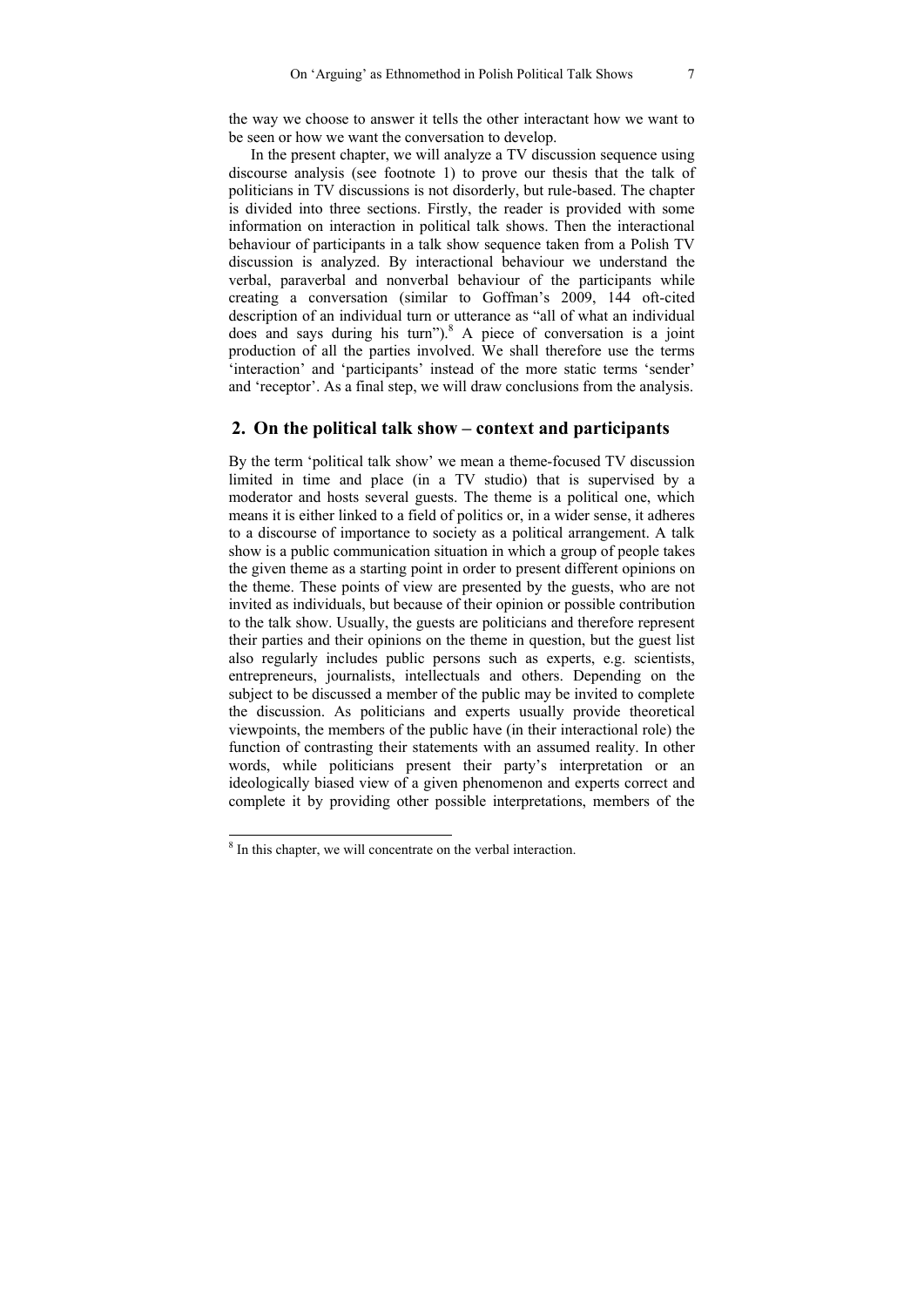public bring in their experience as those who have to cope with the decisions politicians make – they represent the audience. The audience itself is an indispensible feature of a TV discussion, but not necessarily present in the studio. The discussion is addressed to the participants and the viewers in the studio and/or to the target group viewing the talk show at home as well.

In spite of the audience's expectations, it is not the aim of a TV discussion to come to a conclusion or to convince the others of one's rightness, but rather to show different perspectives on a theme. A political talk show is a piece of information and an element of political opinionmaking (e.g. Schultz 2004, 292*–*3, 294, 314*–*15; Wagner 2008, 133–9).9 We shall use the terms political talk show and TV discussion as synonyms.

The lack of solution-seeking for the problem discussed has consequences for the interaction itself. As the aim is rather an exchange of interesting opinions and perceptions rich in content, the contributions to a public discussion are often depersonalized. In consequence, if, for example, arguing occurs, there is no intention to settle but to stop it. 'Arguing' is a broad term and difficult to define, especially if one tries to transfer it to a situation which lacks some of the common features of arguing. One must also keep in mind that at least one of the participants might provoke and exploit a passage of arguing for their own purposes. Spiegel (2011, 17) defines the action 'Streit' ('quarrel, argument') in private interactions in the following way: "A quarrel […] is a verbal, controversial and non-cooperative form of settling a conflict, which is, amongst others, marked by disrespect of the [interaction] partner's face."<sup>10</sup> Interaction partners normally do not want to end contact and avoid the escalation of a quarrel (ibid., 19). Spiegel notes four features of a 'quarrel' (ibid., 18*–*19):

- At least two interactants differ in their point of view;
- they discuss the 'problem' factually or emotionally (emotional style has its own prosody, e.g., speaking louder, with more emphasis, but also contains "qualifying lexemes" ('bewertungshaltige […] Lexeme'; ibid., 18);
- there must be the willingness to quarrel;

<sup>&</sup>lt;sup>9</sup> The problem of theatricality in political TV discussions cannot be discussed in this chapter, but is outlined in, for example, Holly (1994) or Meyer (2003).

<sup>&</sup>lt;sup>10</sup> In the German original: "Streit [...] versteht sich als eine verbale, kontroverse und unkooperative Austragungsform von Konflikt, die unter anderem durch Missachtung des Partnerimages […] gekennzeichnet ist" (translation by YBK).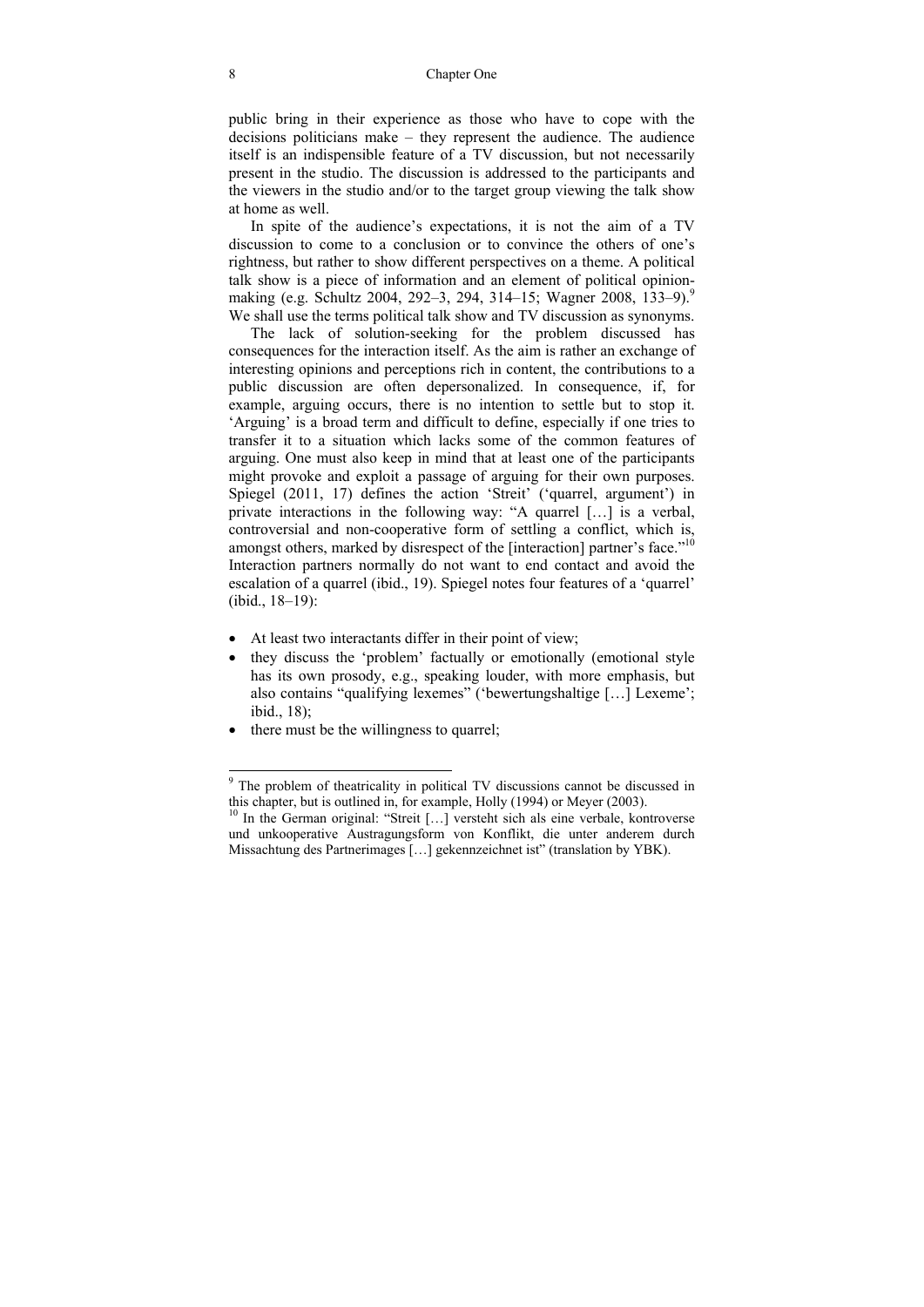• one of the interactants must show directly or indirectly that they interpret a part of the other's behaviour as face-threatening, a violation of interests or a letdown.

This set of features can be applied to political talk shows. As can be seen in the transcripted discussion sequence below, what the participants provide is a controversial, non-cooperative verbal interaction that is provocative to the others. At first glance, one aspect of a real quarrel seems to be missing: since it is a political TV discussion, there should be no reason for a 'quarrel', but rather for an 'exchange of ideas'. The interactants should not feel personally, but rather professionally involved. Interestingly, in the provided sequence the politicians act as if they are being attacked personally, and even lead the discussion at some point near a (dead) end (lines 10*–*14, 44*–*54). At this point, participants in real quarrels either stop an interaction or must change its subject. In our example the intervention of the moderator (who is busy in turn-taking organization) in a certain way saves the interactants from bringing their talk to an end.

This behaviour is typical in Polish political talk shows, when politicians from opposing parties are participating. One has to keep in mind that their participation in the TV programme is only one part of their shared conversational experience. They know each other and bring that knowledge as well as the awareness of their party's positions into the talk show. Hence, the given piece of interaction normally is not a first meeting, which has an impact on their conversational behaviour; the piece of talk is possibly rather a continuation or distribution to a wider discourse than a single interaction event, $\frac{11}{11}$  which might explain the emotional engagement in the discussion. It becomes personal and bears signs of a highinvolvement style, e.g., talking over, interrupting with comments during a turn and expecting others to take turns if they want to say something (cf. Tannen 2005, 30*–*1), but in a negative way.12 Another explanation might

 $11$  It would be worth analyzing this assumption with regard to a bigger corpus. Talk show participants sometimes do refer to the interactional behaviour of others outside a given TV discussion, referring to pieces of information in the media, that is, to public information. They very seldom refer to nonpublic information like meetings (corpus of 25 talk shows from 2013; YBK).

<sup>12</sup> Tannen (2005) distinguishes a high-involvement style and a highconsiderateness style, which are thought to be part of ethnicity (in later books she also classifies male/female interaction as intercultural talk, which is highly arguable and was many times falsified). The linguist describes style as conversational strategy (ibid., 11). According to her, high-involvement style is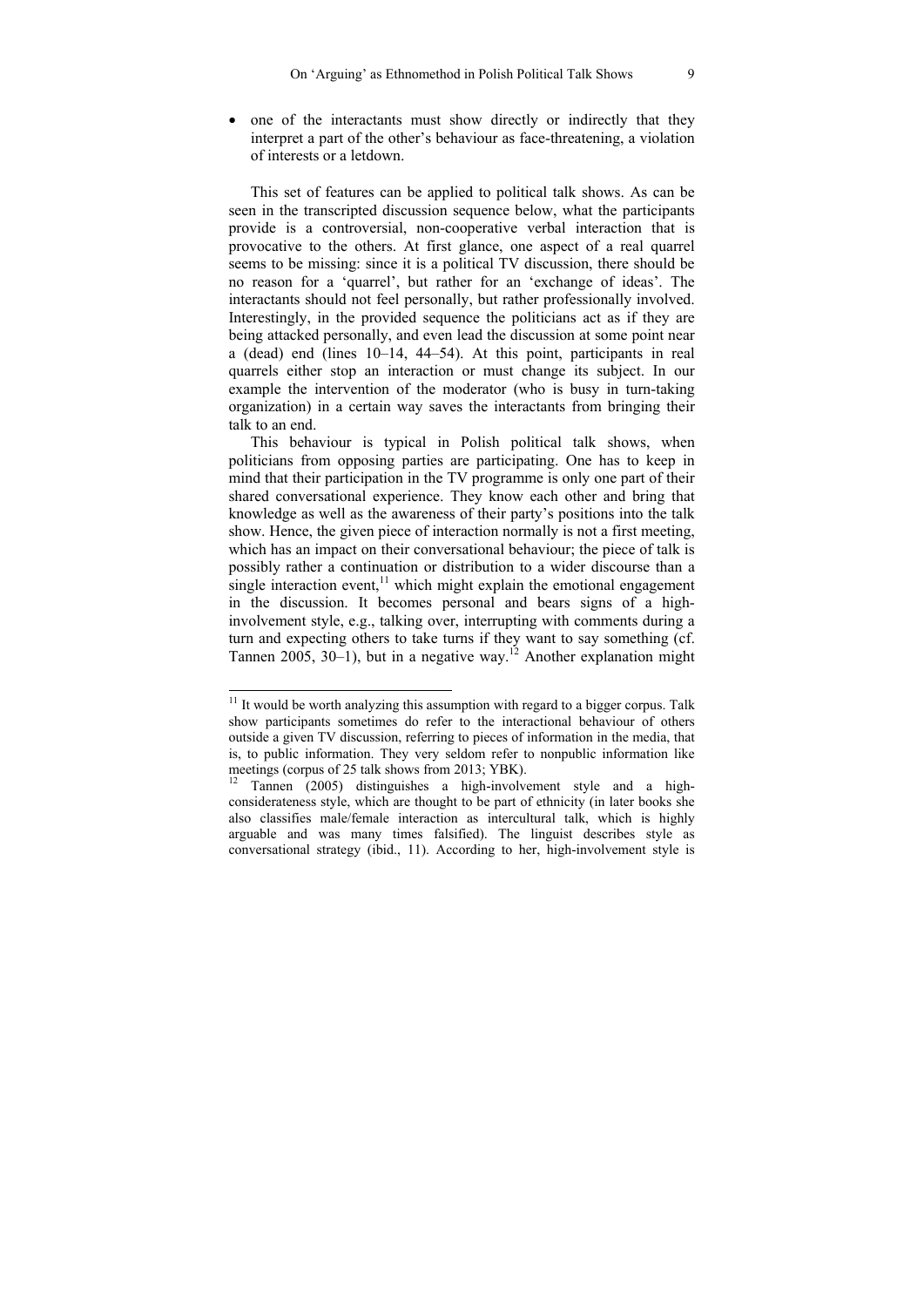be the use of, respectively, the defence against "hate rhetoric" ('retoryka nienawiści', Głowiński 2007), "aggressive talk" ('mowa agresji', ibid., 22) or "talk according to sharp categorizations" ('język ostrych kategoryzacji', Skarżyńska 2001) in the public political sphere.<sup>1</sup>

As we have already mentioned, the communication situation in a political TV discussion is not a simple one to determine. There are several levels of communication, and only one of them, i.e., the discussion itself, can be clearly observed, whereas the others are only captured indirectly. Amongst them, the studio audience's reactions to statements or the awareness of the participants that there is another audience could be observed. Everyone involved in the scene is engaged or even trapped in a double bind professional situation. The TV presenter is host, journalist and supervisor, the politician a member of a party<sup>14</sup> and a professional; they both talk to each other on the verbal level. They address their interaction not only to the other guests, but also or even more to the audience in the studio and at home, colleagues etc. As they are part of a public situation and are mostly media-experienced, none of them is a private individual. Everyone involved comes to the talk show with a special interest he or she wants to advocate, be it in cooperation with the other participants or against their interest in a competitive discussion.

hallmarked by, e.g., abrupt topic shifting, persistence, participating listenership, faster rate of speech and turn taking, marked pitch, strategic pauses etc., but is cooperative (ibid., 30–1). In the case of our example the style shows the same signs, but is uncooperative. In contrast to Tannen, we would rather see a highinvolvement style as part of membership categorization (Silverman 1998, 74ff.) than of culture or ethnos. This interpretation has the advantage of accounting for the fact that either one or the other style can be activated in interaction, but does not need to be.

 $13$  'Aggressive talk' and 'hate rhetoric' are two of many terms in use to describe the phenomenon hate speech. The usage of terms differs according to their date of publication, academic field and/or the classification of examples. Hate speech 'mowa nienawiści', though not acceptable in everyday conversation, is a method used for confronting the convictions of others in the public political domain. It involves journalists and other groups active in politics, not only politicians themselves (see Głowiński 2007, 23). Interestingly, it is directed at recipients of the 'we'-group and not at the ones attacked (ibid., 23–4), which underlines its status as a method (terms translated by YBK).

<sup>&</sup>lt;sup>14</sup> Though mentioned often in the literature, this aspect is seldom contextualized by the interactants. The chosen TV discussion provides confirmation of the assumption, as the moderator quite often addresses the panel members by the name of their party instead of using their title and/or name (see lines 5, 8, 17, 50, 54, 61), often accompanied by a nod.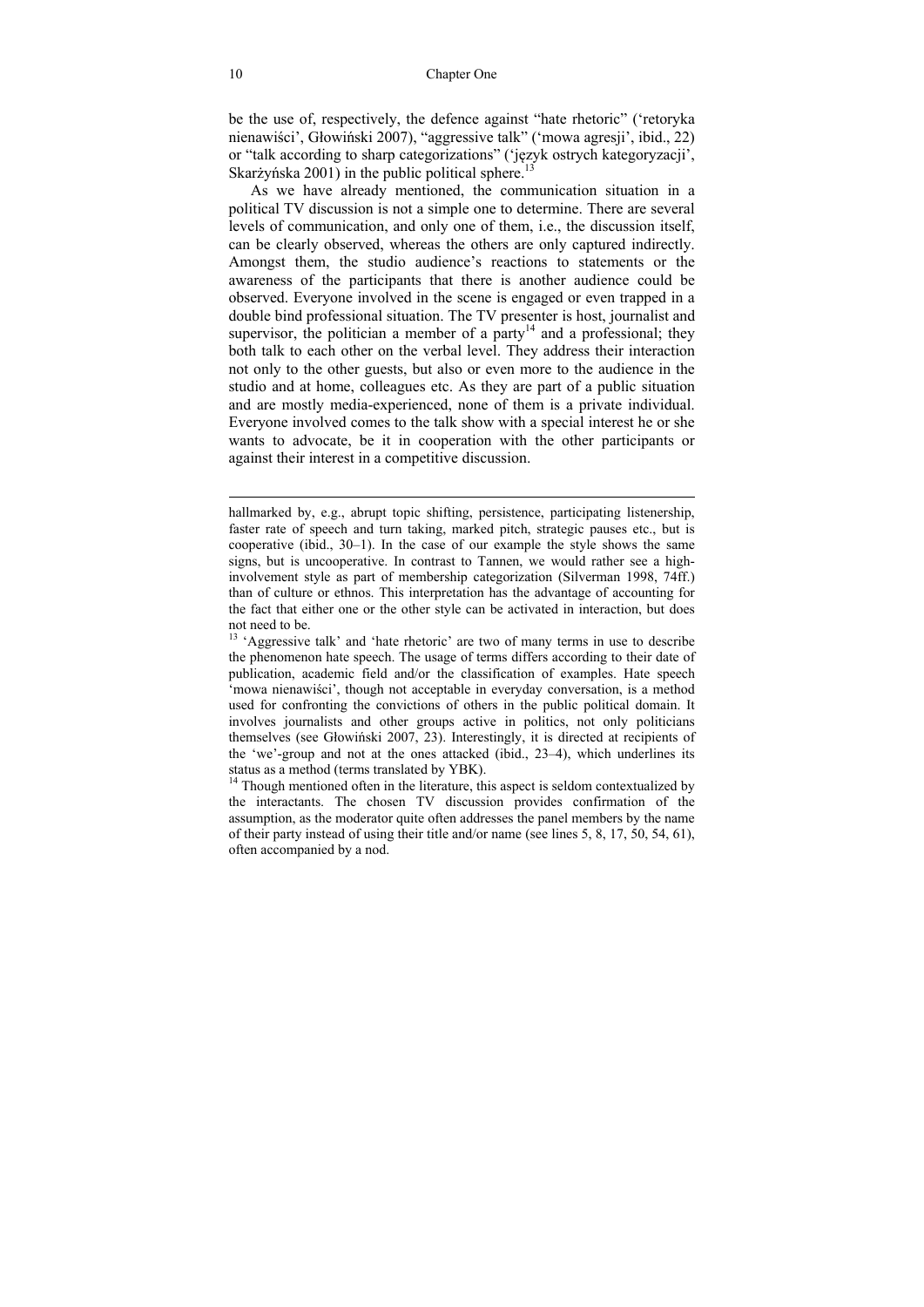According to Goffman (1959; 1967) interactants create 'faces' and negotiate them in an interaction by their way of dressing, behaviour, way of speaking etc. They do not do this without purpose, but act to be seen as they wish to be seen by someone else. They use strategies to create their image, in order to become or remain a member of a group, to show others which group they belong to, and how they want to be understood etc. If people use conversational methods in everyday life to solve interactional problems and demonstrate to each other the social orders they stick to, then this must also be true for the group of politicians in the context of a political talk show. As politicians must verbalize and negotiate these ethnomethods, they unveil them in conversation and make them observable. What is more, as other interactants must be able to understand them and react to these strategies, the strategies must be a shared piece of knowledge and therefore must be organized, (ideally) rational and part of problem-solving behaviour in a conversation analytic sense. Therefore, the difference between everyday interaction and that in a TV discussion is, to some extent, a quantitative, not a qualitative one.

### **3. Order at all points – even in chaos**

As sequences of arguing are supposed to be a common feature of political TV discussions, we wanted to have a closer look at an example which native speakers of Polish would classify as chaotic and aggressive, but typical. We chose a sequence from the TV discussion programme *Minęła dwudziesta* (literally: 'past eight'), aired six days a week, in which a host discusses a current political theme with several guests. In this case it is a scandal called *afera taśmowa w PO*<sup>15</sup> (lit. 'tape affair within PO') evoked by a covert recorded conversation between party members, in which one of them offered a job in exchange for votes in the election of the chairman of the party *Platforma Obywatelska* (PO) in Lower Silesia. The talk show participants discuss the moral aspects of the recording's content as well as the moral aspects of the covert recording itself. The sequence starts with a member of the party *Prawo i Sprawiedliwość* (PiS), who repeatedly transfers the discussion to another level, here trying to connect the recording as well as its content to the supposed moral state of PO as a party. We will present a longer sequence to show how the arguing evolves and how it leads to an entire range of interactional activities (see Table 1–1).

<sup>15</sup> 15 For further information see polska.newsweek.pl/platforma-obywatelskajacek-protasiewicz-norbert-wojnarowski-slask-newsweek-pl,artykuly,273483,1.html (27.02.2014), www.tvn24.pl/raporty/afera-tasmowa-w-po,755 (27.02.2014) or www.polskieradio.pl/afera-tasmowa/Tag169072 (27.02.2014).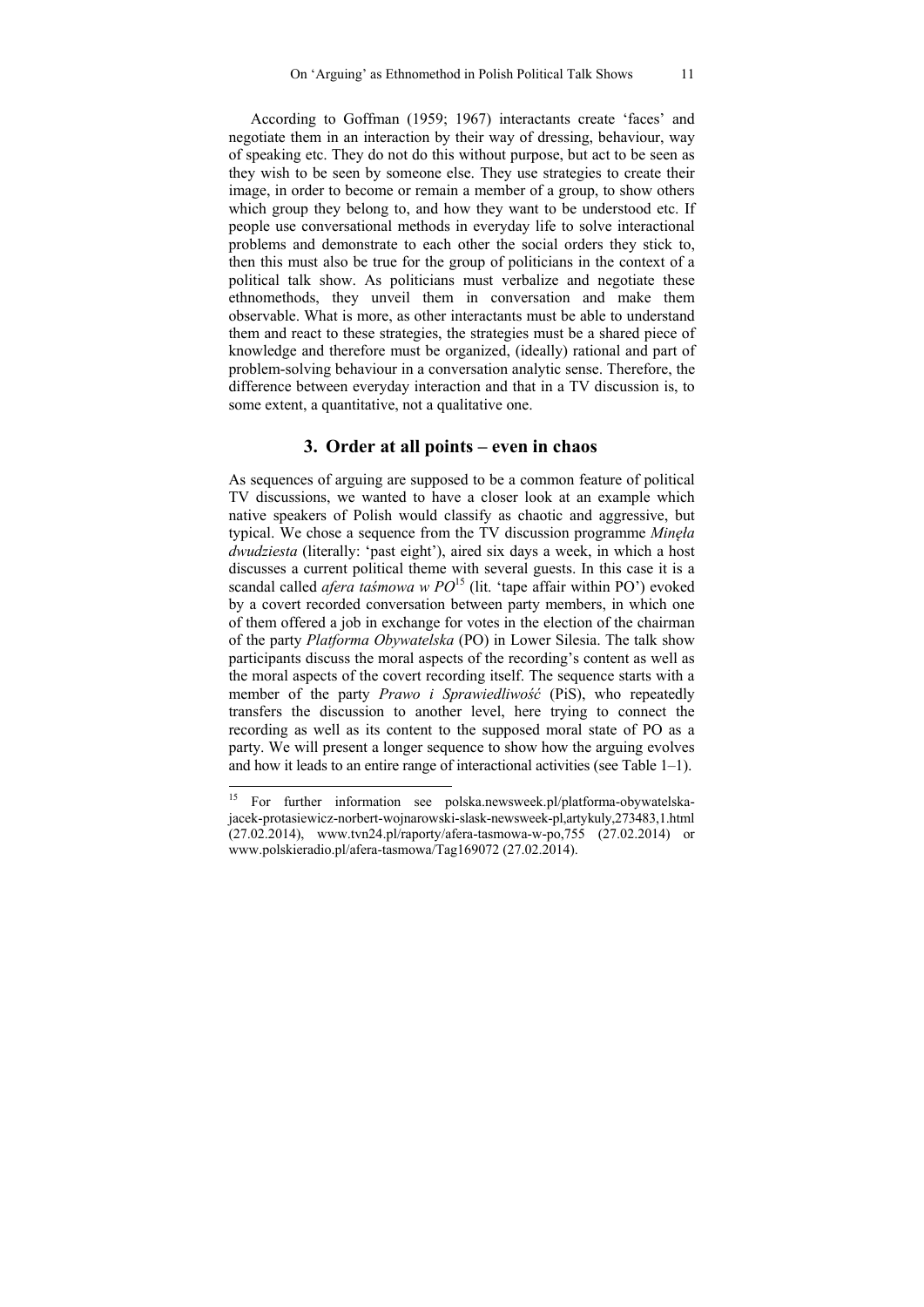| <i>Mineła dwudziesta</i> (30.10.2013; channel: $TVP)^{16}$ |               |                                                                                                                                                                                                                                                                                               |
|------------------------------------------------------------|---------------|-----------------------------------------------------------------------------------------------------------------------------------------------------------------------------------------------------------------------------------------------------------------------------------------------|
| Interactants:                                              |               | (Joanna Osińska, presenter)<br>М<br>(Jacek Sasin, Prawo i Sprawiedliwość/PiS – Law and<br>JS<br>Justice)<br>AS (Adam Szejnfeld, Platforma Obywatelska/PO – Civic<br>Platform)<br>AR (Andrzej Rozenek, Twój Ruch – Your Movement)<br>GN (Grzegorz Napieralski, SLD – Democratic Left Alliance) |
|                                                            | Running time: | 00:30:39                                                                                                                                                                                                                                                                                      |
|                                                            | Sequence:     | $00:20:31$ to $00:22:38$                                                                                                                                                                                                                                                                      |
| $\mathbf{1}$                                               | JS            | ale problem jest w tYm (.) !JAK! platforma traktuje pAństwo (.)<br>the way Platforma treats the state<br>but the problem is                                                                                                                                                                   |
| 2                                                          |               | platforma traktuje państwo jak swój fOlwark hh (.) ostatnie zdanie jak ten<br>Platforma treats the state as her farm<br>my last sentence as the<br>laughter                                                                                                                                   |
| 3                                                          |               | (.) < literacki postaw czerwonego sukna < który kAżdy ciągnie w swoje<br>metaphor from literature of the red cloth that everyone tries to get hold of<br>speaks louder; simultaneous talk from 00:20:37 to 00:21:07 between JS, AS, AR, and M                                                 |
| 4                                                          | AS            | < protestuje protestuje protestuje protestuje<br>I must protest I must protest I must protest I must protest                                                                                                                                                                                  |
| 5                                                          | М             | za chwilę platforma (.) < teraz twój ruch<br>speaks louder<br>Platforma in a moment now Twój Ruch                                                                                                                                                                                             |

|  | Table 1-1. Transcripted talk show sequence |  |  |
|--|--------------------------------------------|--|--|
|--|--------------------------------------------|--|--|

<sup>&</sup>lt;sup>16</sup> The transcription follows the basic guidelines, but is simplified for practical reasons. It considers only those pieces of information which are necessary for our purpose. All utterances are written in small letters, capital letters mark the accent a speaker made (exclamation marks denote strong emphasis), angled brackets signal the beginning and the end of simultaneous talk, empty brackets signal an unintelligible utterance and its length, whereas the numbers in brackets denote the length of a pause in seconds; a full stop in brackets marks a short pause. The translation into English follows Rehbein's et al. (2004) demands for transcript translations (they should, for example, aim at "a reproduction of the specific action quality an utterance has" (Rehbein et al. 2004, 58; translated by YBK), but does not include a morphological transcription. The translation of an utterances tries to reflect its interactional quality, while orienting as closely as possible towards the original in word number, syntax, and position in the conversation. Thus, transcript translation does not have the status of traditional translation, but is a device to enable readers to follow foreign language conversation with regard to content. For the problems of transcript translations, see Belczyk-Kohl (in preparation [a]).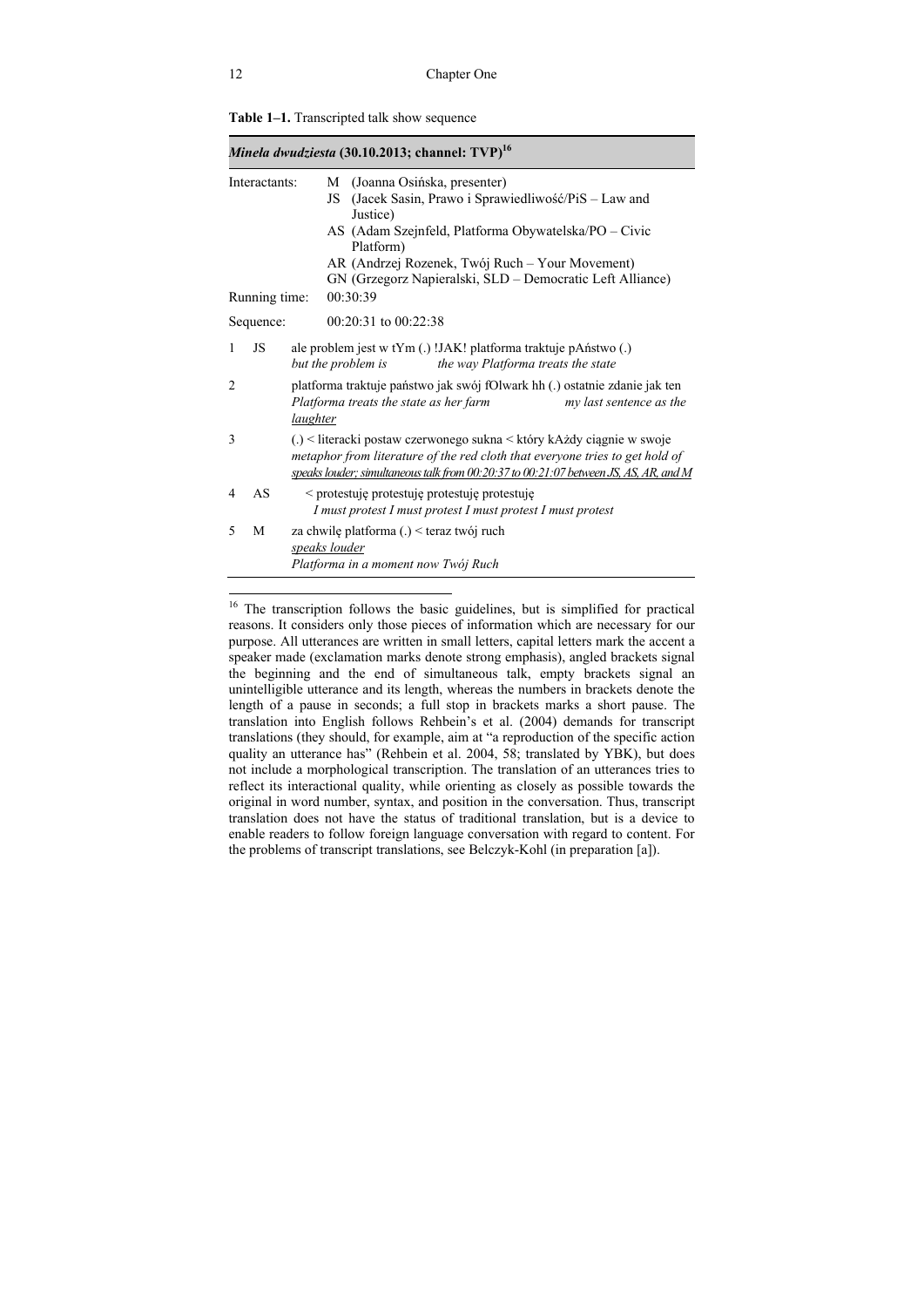| 6  | AS    | $\le$ !NIE! ja protestuje<br>I must protest<br>no                                                                                                                                                             |
|----|-------|---------------------------------------------------------------------------------------------------------------------------------------------------------------------------------------------------------------|
| 7  | М     | panowie (.) < objecałam (.) za chwilę wszYscy się odniosą (.)<br>I promised it in a minute everybody may comment<br>gentleman                                                                                 |
| 8  |       | < twój ruch teraz ma głos<br>speaks louder<br>now it is Twój Ruch                                                                                                                                             |
| 9  | AS    | < pani redaktor pani redaktor to są incydentAlne<br>Mrs Osińska Mrs Osińska these are incidental                                                                                                              |
| 10 |       | incydentAlne karygodne ale incydent!TALNE! przypadki<br>incidental<br>but incidental<br>gross<br>cases                                                                                                        |
| 11 | JS    | < a w lubuskim a w lubuskim (<br>$\lambda$<br>and what happened in Lubuskie and what happened in Lubuskie $($ )                                                                                               |
| 12 | AR    | < ale panie pośle czy pan tak myśli naprAwdę<br>but Mr Szejnfeld do you really think so                                                                                                                       |
| 13 | AS    | nie !MOGĄ! być (.) podstawą do tego żeby przekreślać całą partię<br>the reason for writing off a whole party<br>must not be                                                                                   |
| 14 |       | i wszystkich jej i wszystkich jej członków<br>and all its<br>and all its members                                                                                                                              |
| 15 | JS    | $a \le b$ lubuskim (.) $a \le b$ lubuskim ( $\rightarrow a \le b$ lubuskim<br>and what happened in Lubuskie and what happened in Lubuskie () and<br>what happened in Lubuskie                                 |
|    | 16 AS | na pewno nie na pewno nie ()<br>surely not<br>( )<br>surely not                                                                                                                                               |
| 17 | M     | dobrze (.) teraz twój ruch (.) panowie (.) ja was nie przekrzyczę (.)<br>now Twój Ruch gentleman I will not shout over you<br>ok<br>AS/JS simultaneous talk from 00:20:55 to 00:21:07 until AR takes his turn |
| 18 | M     | twój ruch < panie pośle sasin (.) twój ruch (2.0)<br>tries to stop JS and AS from talking to each other without having the turn<br>Twój Ruch Mr Sasin<br>Twój Ruch                                            |
| 19 | JS    | < a co się działo (.) co się działo co ludzie mówią (<br>$\mathcal{E}$<br>continues cross talk with AS<br>and what happened what happened what do people say ()                                               |
| 20 | M     | twój ruch teraz (2.2) panowie<br>now it is Twój Ruch's turn gentlemen                                                                                                                                         |
| 21 | JS    | co się dzieje w polityce < gOwin mówi o bagnie moralnym w platformie ()<br>what happens in politics Gowin talks about the moral morass in Platforma $\hat{O}$                                                 |
| 22 | AR    | < bardzo bardzo<br>very very                                                                                                                                                                                  |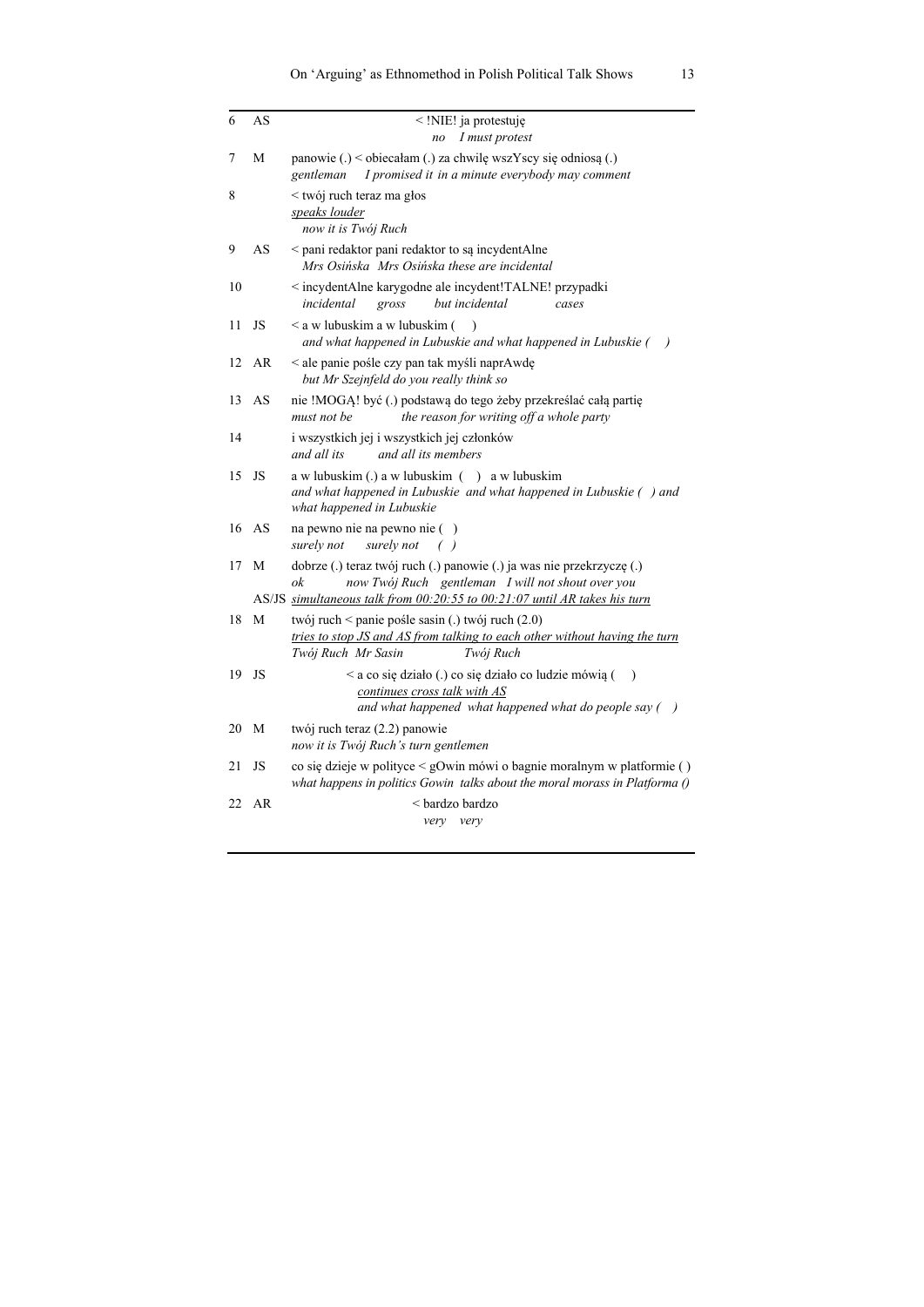| 23 |          | bardzo dobrze nasi widzowie > widzą co się dzieje tak                                                                                                                                                      |
|----|----------|------------------------------------------------------------------------------------------------------------------------------------------------------------------------------------------------------------|
|    |          | simultaneous sequence ends                                                                                                                                                                                 |
|    |          | the audience is getting a very good impression of what is happening yes                                                                                                                                    |
| 24 | M        | właśnie (.) rozmawiamy o standArdach w politYce i ja nie !MOGE!<br>we are talking about standards in politics and I cannot<br>exactly                                                                      |
| 25 |          | uspokoić (.) < nikOgo żeby dojść do jakichś wniosków<br>anyone in order to come to some conclusions<br>quieten                                                                                             |
| 26 | $\gamma$ | < ale pani redaktor<br>but Mrs Osinska                                                                                                                                                                     |
| 27 | М        | bardzo prOszę ee pAtrzą wasi wyborcy (.) mówimy o standArdach<br>we are talking about standards<br>please your voters are watching                                                                         |
| 28 |          | w polityce ss próbujemy coś zmienić (.)<br>niedobrze to wygląda<br>we are trying to change things it does not look good<br><i>in politics</i>                                                              |
| 29 |          | < proszę bardzo twój ruch<br>Twój Ruch has the turn                                                                                                                                                        |
| 30 | AR       | < padalo ee slowo bAgno<br>someone mentioned the word morass                                                                                                                                               |
| 31 |          | to jest rzeczywiście bagno i nasi widzowie chyba w Idzą gdzie to bagno<br>starts speaking fast; only a little intonation<br>it really is a morass and our audience might have an idea where this morass is |
| 32 |          | ma miejsce i po jednej i po drugiej strOnie<br>it is<br>on both sides                                                                                                                                      |
| 33 |          | różnica jest taka że (.) taśmę renaty beger <sup>17</sup> nagrali dziennikArze<br>the difference is that the tape with Renata Beger was recorded by journalists                                            |
| 34 |          | !TER!az standardy hh jak widać w platformie poszły dalej<br>and now as we have seen the standards have improved in Platforma                                                                               |
| 35 |          | każdy każdego nagrywa już nie tylko dziennikarze hh (.)<br>everyone records each other it's not only the journalists who do so                                                                             |
| 36 |          | ee nie wiem jak daleko tak zajdziecie ee panowie z platformy myślę<br>I do not know how successful you will be with this in Platforma I think                                                              |
| 37 |          | że nie daleko ee i to nIE są wcale ee rzeczy które powinny być ee<br>which should be<br>not very successful and that is nothing                                                                            |
| 38 |          | pochwalane bo ee w jednak pewne zasady obowiązują<br>approved because some principles do indeed bind                                                                                                       |
| 39 |          | ja uważam że nagrywanie w ten sposób jest po prostu hh niegodne niecne<br>I think<br>that recording in this way<br>unworthy ignoble<br>is<br>simply                                                        |

 $17$  AR refers to a political affair in 2006, where a covert recording revealed a proposed deal between politicians of the parties *Samoobrona* (Self-defence) and *PiS*.

l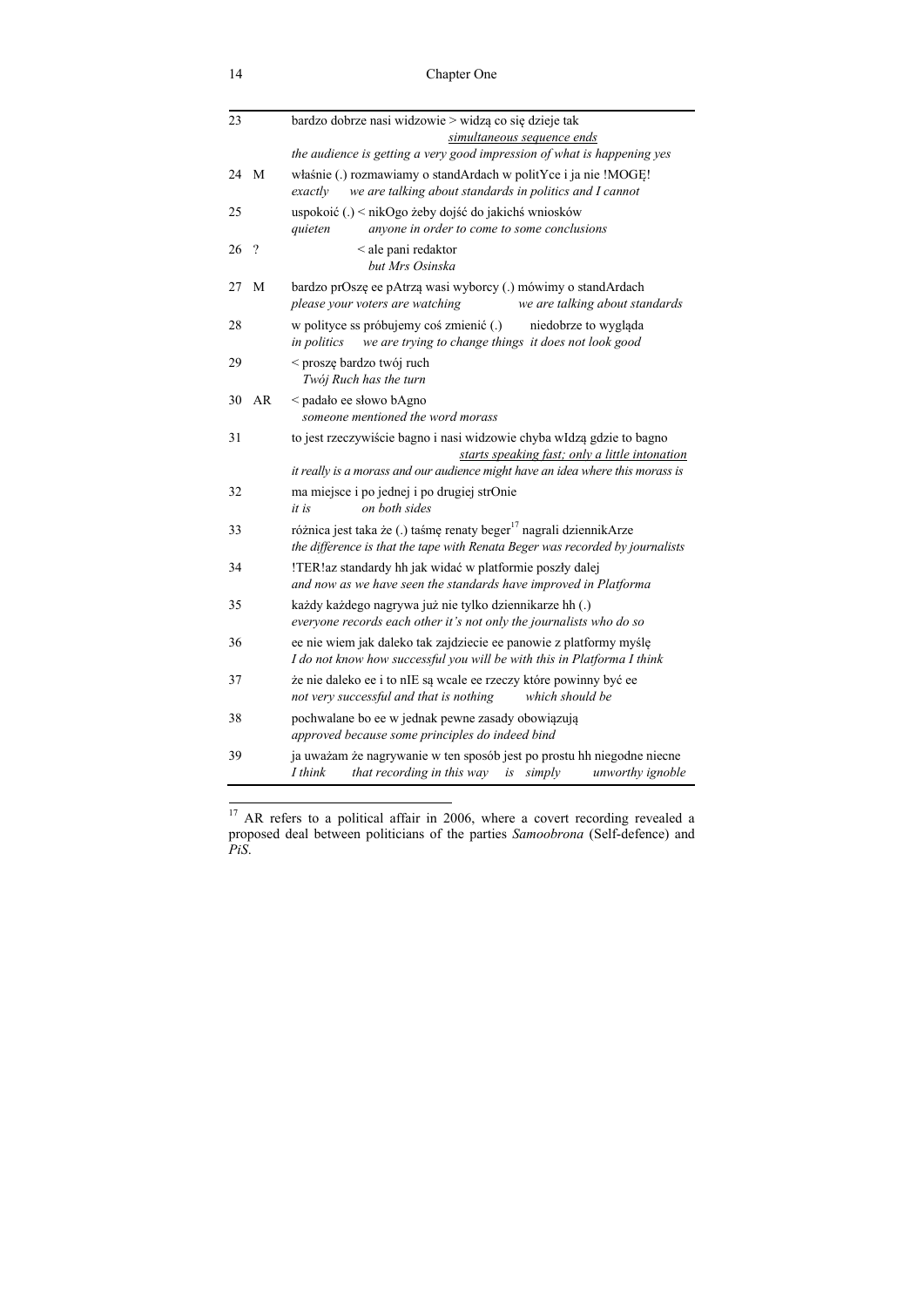| 40 |    | (.) hh oczywiście tych praktyk nie powinno być to jest zupełnie inna sprawa<br>of course such practices should not happen at all this is an entirely different question |
|----|----|-------------------------------------------------------------------------------------------------------------------------------------------------------------------------|
| 41 |    | ale jak już jeden drugiego nagrywa i dochodzi do takiej wojny na hh (.)<br>but if it starts that people record each other and it comes to such a battle over            |
| 42 |    | przecieki na (.) pokazywanie tych nagrań i tak dalej hh za chwila<br>data leakage over presenting this recordings and so on the next moment                             |
| 43 |    | pewnie druga strona też pokaże jakieś e nagrania lub coś innego hh (.)<br>the others will probably show some recordings or something else as well                       |
| 44 |    | to już nie jest polityka to tak na prawdę jest !BAGNO!<br>this is not politics<br>this really<br>is a morass                                                            |
| 45 |    | tak jak słusznie pan poseł powiedział (.)<br>Mr Sasin said correctly<br>as                                                                                              |
| 46 |    | tylko wy to bagno za zapoczątkowaliście hh (.) koledzy z platformy<br>but it is you who started this morass<br>the colleagues from Platforma                            |
| 47 |    | to dzielnie kontynuują hh (.) jesteście jedni warci drugich (.)<br>continue it bravely<br>you are worth each other                                                      |
| 48 |    | jedyna partia nie umaczana w to bagno to jest twój ruch<br>the only party not taking part in this morass is Twój Ruch                                                   |
| 49 |    | < i bardzo dobrze że widzowie to widzą<br>and it is very good that the audience sees this                                                                               |
| 50 | М  | $<$ !SLD!                                                                                                                                                               |
| 51 | JS | ) janusz palikot<br>$\leq$ a co (<br>and what ( ) Janusz Palikot                                                                                                        |
| 52 | AR | janusz palikot (<br>) i rzucił mandat jako jedyny poseł<br>Janusz Palikot (<br>) and he was the only deputy                                                             |
| 53 |    | < ee w polskim sejmie<br>in the polish parliament who gave up his deputy mandate                                                                                        |
| 54 | M  | < teraz !SLD!<br>now SLD                                                                                                                                                |
| 55 | JS | $\leq$ co ( ) janusz palikot (<br>what ( ) Janusz Palikot (<br>$\rightarrow$                                                                                            |
| 56 |    | ale ale był w platformie<br>but but he was a member of Platforma                                                                                                        |
| 57 | AR | !TAK! < jak zobaczył to bagno to rzucił mandatem<br>as he saw this morass he gave up his deputy mandate<br>yes                                                          |
| 58 | JS | $<$ no<br>you see                                                                                                                                                       |
| 59 | AR | < polecam to samo panie pośle<br>I recommend you do the same Mr Sasin                                                                                                   |